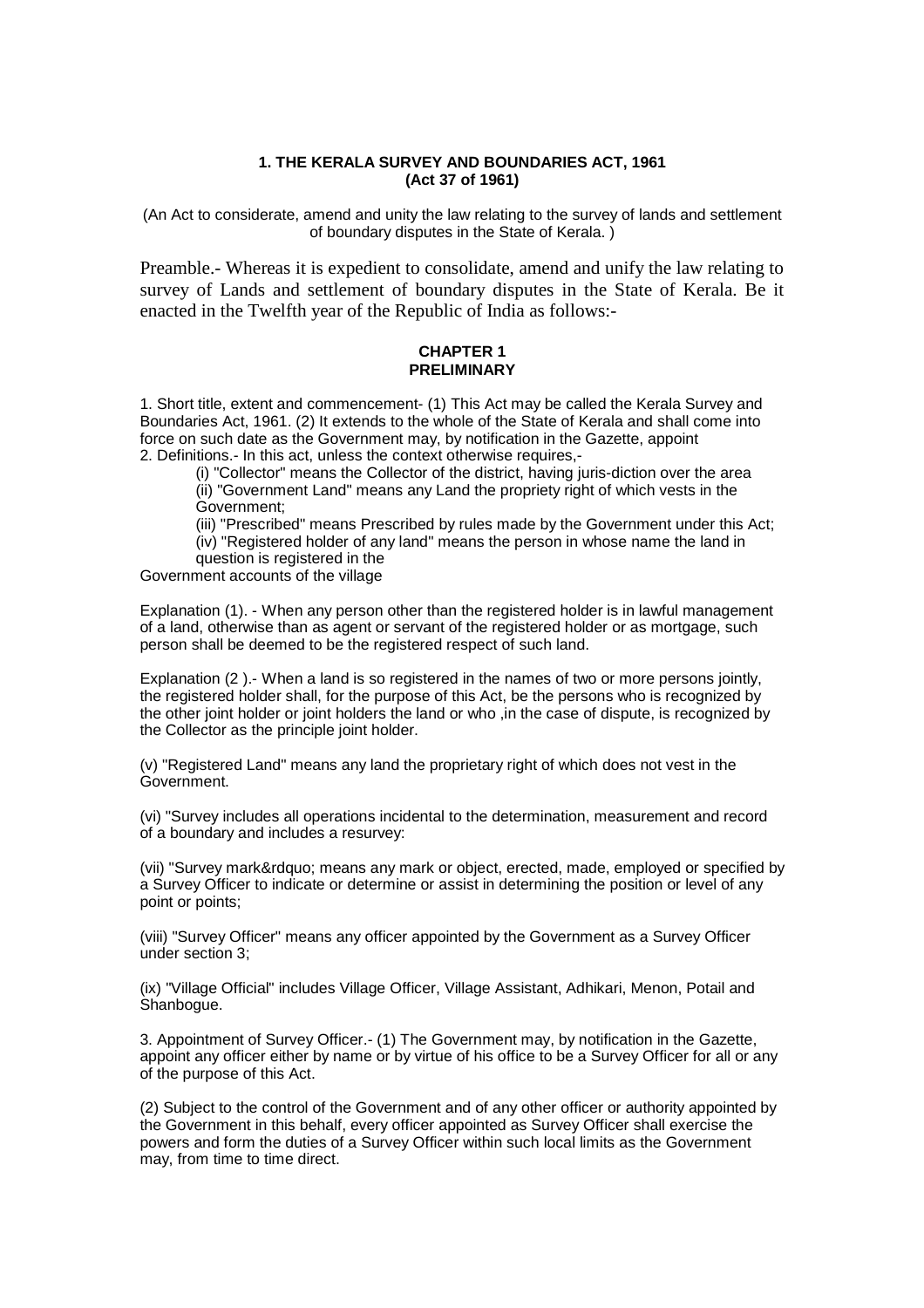(3) The Government may, by order, direct that the powers exercisable by them under subsections (1) and (2) may also be exercised by such officer or authority, subject to such conditions as may be specified by them in this behalf.

## CHAPTER II SURVEY OF LANDS

4. Government may direct the survey of any land or any boundary of any land.- The Government or subject to the control of the Government, any officer or authority authorised by the Government in this behalf, may, boundary of any land or of the boundary forming the common limit of any Government land and any registered land.

5. Survey of land hit by sea erosion or action of river.- The registered holder of any land may apply to, the Government or to any officer or authority authorised by the Government in this behalf for the survey of his land on the ground that portion of the land has been lost by sea erosion or action of river; and thereupon the Government or such officer or authority, as the case may be, may order the survey of the land.

6. Notification to be published by Survey Officers –

(1) When any survey is ordered under section 4 or section 5, the Survey Officer shall publish a notification in the Gazette in the prescribed manner inviting all persons having any interest in the land or in the boundaries of which the survey has been ordered, to attend either in person or by agent at a specified place and time and form time to time thereafter when called upon for the purpose of pointing out boundaries and supplying information in connection therewith (Notification No.4772/H4/71/Law , dated 28th November 1972).

(2) A notification published under sub-section (1) shall be held to be a valid notice to any person having any interest in the land or in the boundaries of which the survey has been ordered. (Notification No.4772/H4/71/ Law, dated 28th November 1972.).

(3) Such notification shall further require every person, whether a registered holder or not, having interest in the land or in the boundaries of which the survey has been ordered-

(a) to clear within a specified period by cutting down or removing any trees, jungle, fences, standing crops or other material obstructions, the boundaries or other lines, the clearance of which may be necessary for the purpose of the survey.

(b) to provide labour at such times and for such periods as amy from time to time, be required by furnishing flag holders and chainmen, and

c) to provide suitable survey marks and otherwise to give such assistance in the survey as may be demanded under

this Act of the rules made hereunder.

(4) If any person fails to comply with any requisition of a Survey Officer made clause (a) clause (b) or clause (c) of subsection

(3) the Survey Officer may himself employ hired labour or such number for the purpose of survey chainmen, as

he considers necessary. (Notification No.4772/H4/71/Law, dated 28th November 1972).

(5) The cost of the labour and the cost for the time and labour of the chainmen (whether such chainmen be Government

Servants or not) employed and of the survey marks used in such cases shall be determined and apportioned in the

prescribed manner among the persons who have any interest in the land or inthe boundaries of which the survey has

been ordered, and shall be recoverable from such persons as an arrear of land revenue. Notice of such determination

and apportionment shall be given in the prescribed manner to the persons aforesaid. ( Notification No.4772/H4/71/Law,

dated 28th November , 1972.)

7. Cost of Survey operations may be defrayed in the first instance by Government in certain cases: - Notwithstanding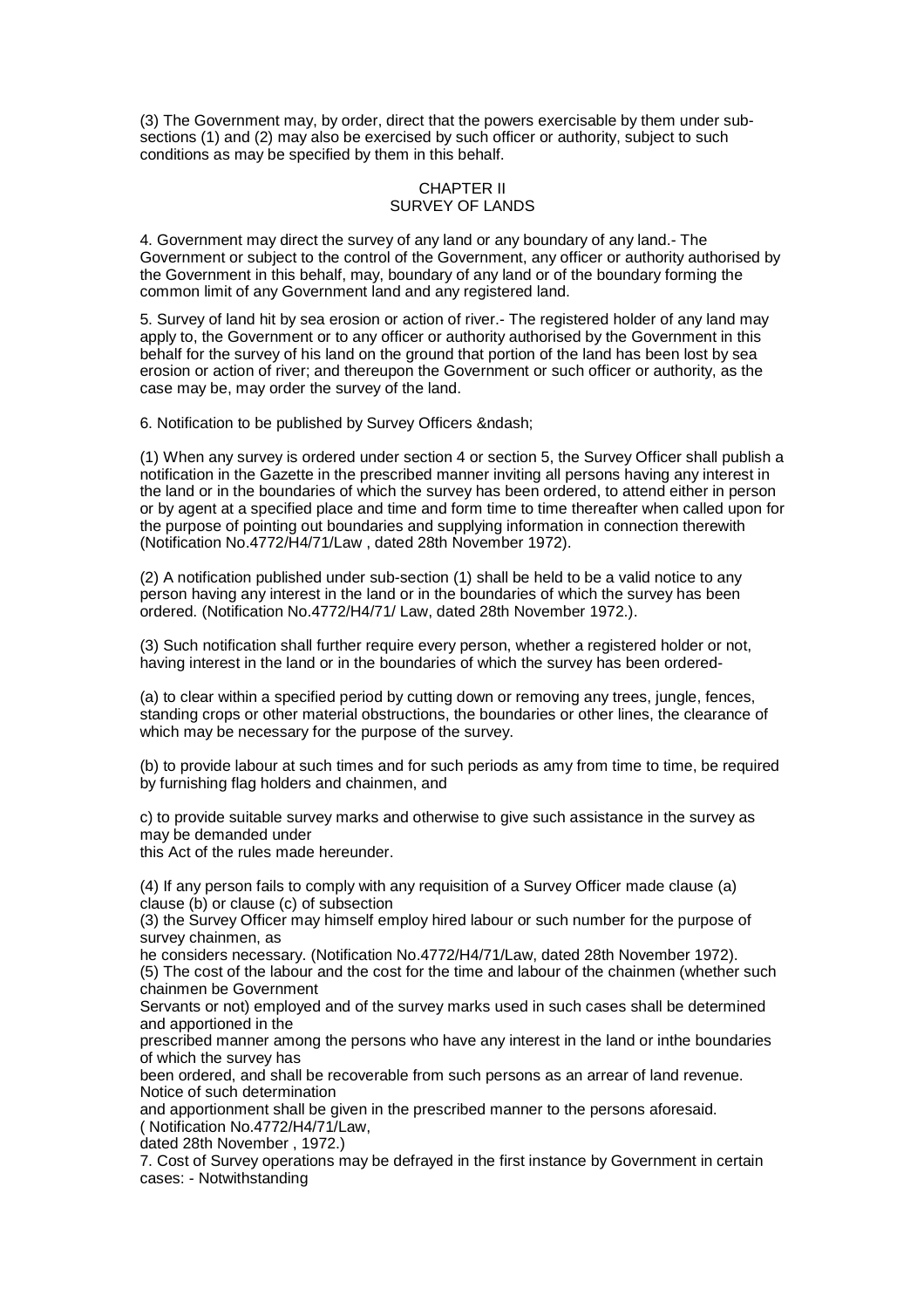anything contained in subsections (3), (4) and (5) of section 6, whenever it may appear to the Survey Officer to be

desirable that the cost of all or any of the operations prescribed in clauses (a), (b) and (c) of sub-section (3) of section 6

shall be defrayed in the first instance by the Government, he may, with the previous sanction of the Government, in lieu

of the notification prescribed in sub-section (3) of section 6, issue a notification that such cost shall be defrayed in the

first instance by the Government and may thereupon proceed with survey of the land and apportion and charge such

cost in the manner prescribed under sub-section (5) of section 6:

Provided that the cost of the operations in connection with the survey carried out in accordance with the orders passed

under section 5 shall be charged and recovered from the applicant in case it is found on survey that no land was lost by

sea erosion or action of river, and in other cases such cost shall not be recovered.

8. Survey to be carried out in the Prescribed manner. – Every Survey Officer shall be found to carry out the survey

in the manner prescribed.

9. Power to record boundary as undisputed.- (1) The Survey Officer shall have power to determine and record as

undisputed any boundary in respect of which no dispute is brought to his notice.

(2) Notice of every decision of the Survey Officer under sub-section (1) shall be given in the prescribed manner to the

registered holders of the lands the boundaries of which may be affected by the decision. 10. Power of Survey Officer to determine and record a disputed boundary with reasons - (1) Where a boundary is

disputed, the Survey Officer shall, after making such inquiries, as he considers necessary, determine the boundary and

recor it is accordance with his decision with reasons in writing for arriving at that decision. (2) Notice of every decision of the Survey Officer under sub-section (1) shall be given in the prescribed manner to the

parties to the dispute and other registered holders of the lands, the boundaries of which may be affected by the decision

11. Appeal against orders of Survey Officer:- (1) Any person aggrieved by a decision under section 6, section 7, section

9 or section 10 may appeal to such authority as may be prescribed. The appellate authority such record the reasons for

the decision in writing and shall give notice of such decision in the prescribed manner to the parties to the appeal. Any

modification of the Survey Officer's decision ordered by the appellate authority shall be noted in the record prepared

under section 9 or section 10, as the case may be.

(2) A copy of the order and a copy of the map recording the boundaries as determined under section 9, section 10 or

sub-section (1) of this section shall be furnished to any person interested in such order or map, as the case may be, on

his application and payment of such cost may be prescribed.

12. Period within which appeal may be preferred: - (1) An appeal under section 11 shall be preferred within three months

from the date of service of notice under section 6, section 9, or section 10, provided that the time taken to obtain a copy

of the decision and of the map shall not be included in the period of three months allowed for the appeal.

(2) No appeal, after the expiry of the said period, shall be admitted unless, for reasons to be recorded in writing, the

appellate authority is satisfied that the appellant had good and sufficient cause for not preferring the appeal within such

period.

Explanation: - The fact that notices under section 6, section 9 or section 10 were not served in the prescribed manner on

the appellant shall be deemed to be good and sufficient cause.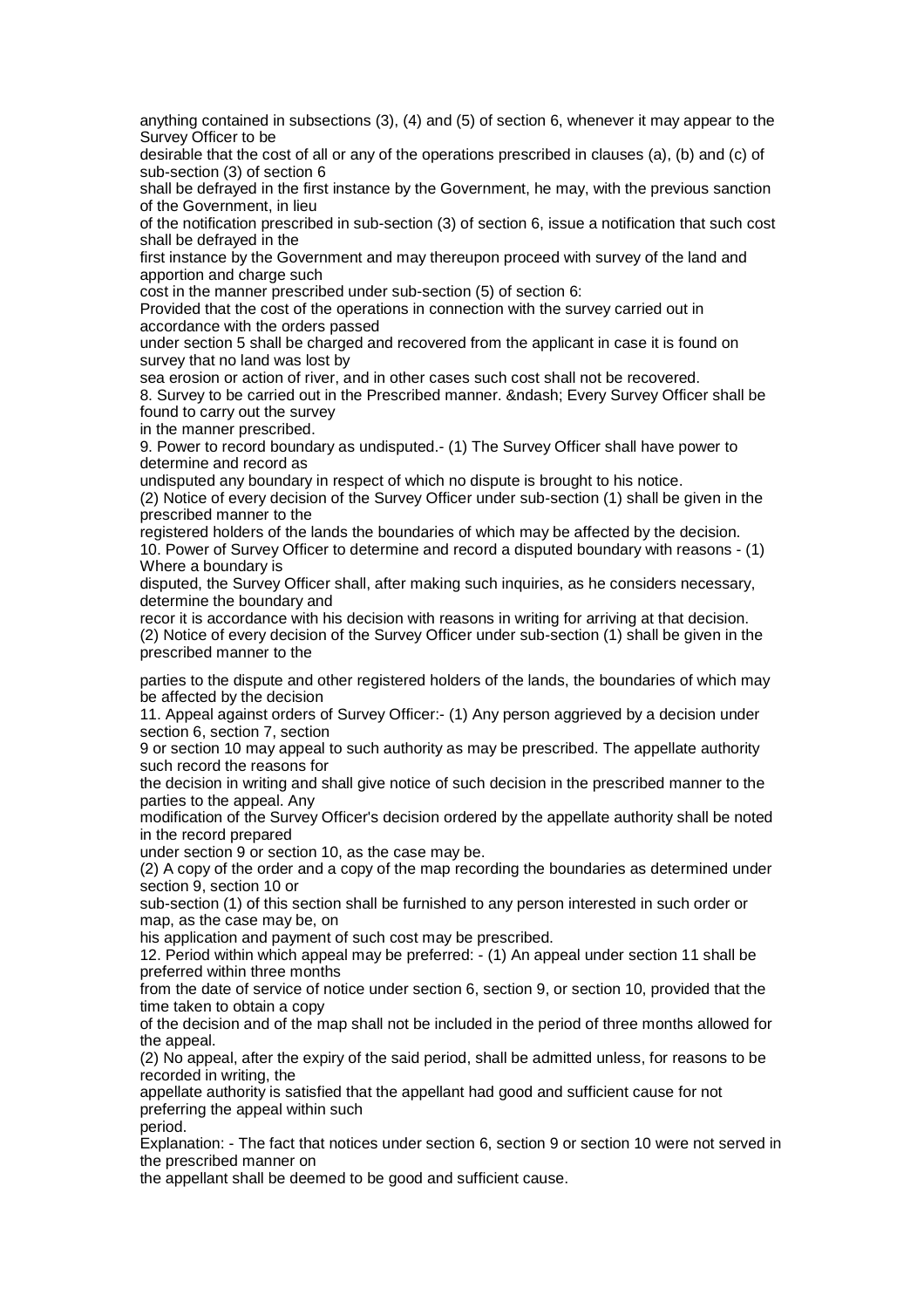(3) No appeal shall be admitted under sub-section (2) after the issue of the notification specified in section 13.

13. Completion of demarcation to be notified: - When the survey of any land or boundary which has been notified under

section 4 or ordered under section 5 has been completed in accordance with the orders passed under section 9, section

10 or section 11, the Survey Officer shall notify the fact in the Gazette, and a copy of such notification shall be posted in

the village office, if any of the village to which the survey relates. Unless the survey so notified is modified by a decree of

a civil court under the provisions of section 14, the record of the survey shall be conclusive prof that the boundaries

determined and recorded therein have been correctly determined and recorded therein have been correctly determined

not recorded.

14. Right to institute a suit in respect of boundary of the property surveyed:- (1) Any person deeming himself aggrieved

by the determination of any boundary under section 9, section 10 or section 11 may, subject to the provision of the law

of limitation in force for the time being institute a suit within one year from the date of the notification under section 13 to

set aside or modify the said determination and the survey shall, if necessary, be , altered in accordance with the final

decree in the suit and the alteration, if any shall, be noted in the records.

(2) n any suit under sub-section (1), the plaintiff shall join as parties to the suit all persons whom he has reason to

believe to be interested in the boundary which is subject to the suit.

15. Liability of registered holders for maintenance of survey marks; (1) Subject to such conditions as may be prescribed

in this behalf every registered holder of land shall be bound to maintain, renew and repair the survey marks on or within

the boundaries of his holding, and in default of his doing so, the Survey Officer, the Collector or any of the subordinates

of such officers may, at the cost of the Government maintain, renew and repair such survey marks, determine and

apportion the cost of so doing give notice of such determination and apportionment to the parties concerned and

recover such cost as an arrear of public revenue due on land. Such cost any include the cost of all operations incidental

to such maintenance, renew or repair.

(2) Before a Survey Officer or Collector or any of the subordinates of such officers attends to the maintenance, renewal

or repair of any survey mark under sub-section (1), he shall serve a notice in writing on the registered holder in the

prescribed manner giving particulars of the survey marks in respect of which default has been committed and calling

upon him to maintain renew or repair the same within a time to be specified in such notice which shall not be less than

fifteen days from the date of service thereof. If a notice under this sub-section cannot be served personally on the

registered holder a copy of the same shall be served on the person in possession of the land or other person interested

in the land.

16. Imposing of charges and appeals: - (1) Every order of a survey Officer or Collector or the subordinates of such

officers imposing charges under sub-section (1) of section 15 shall be recorded in writing and a copy of the order shall

be supplied to the parties on their application and on payment of such cost as may be prescribed.

92) The order of the Survey Officer, Collector or the subordinates of such officers shall be final, if no appeal is preferred

and in the even of an appeal being preferred, the decision of the appellate authority shall be final.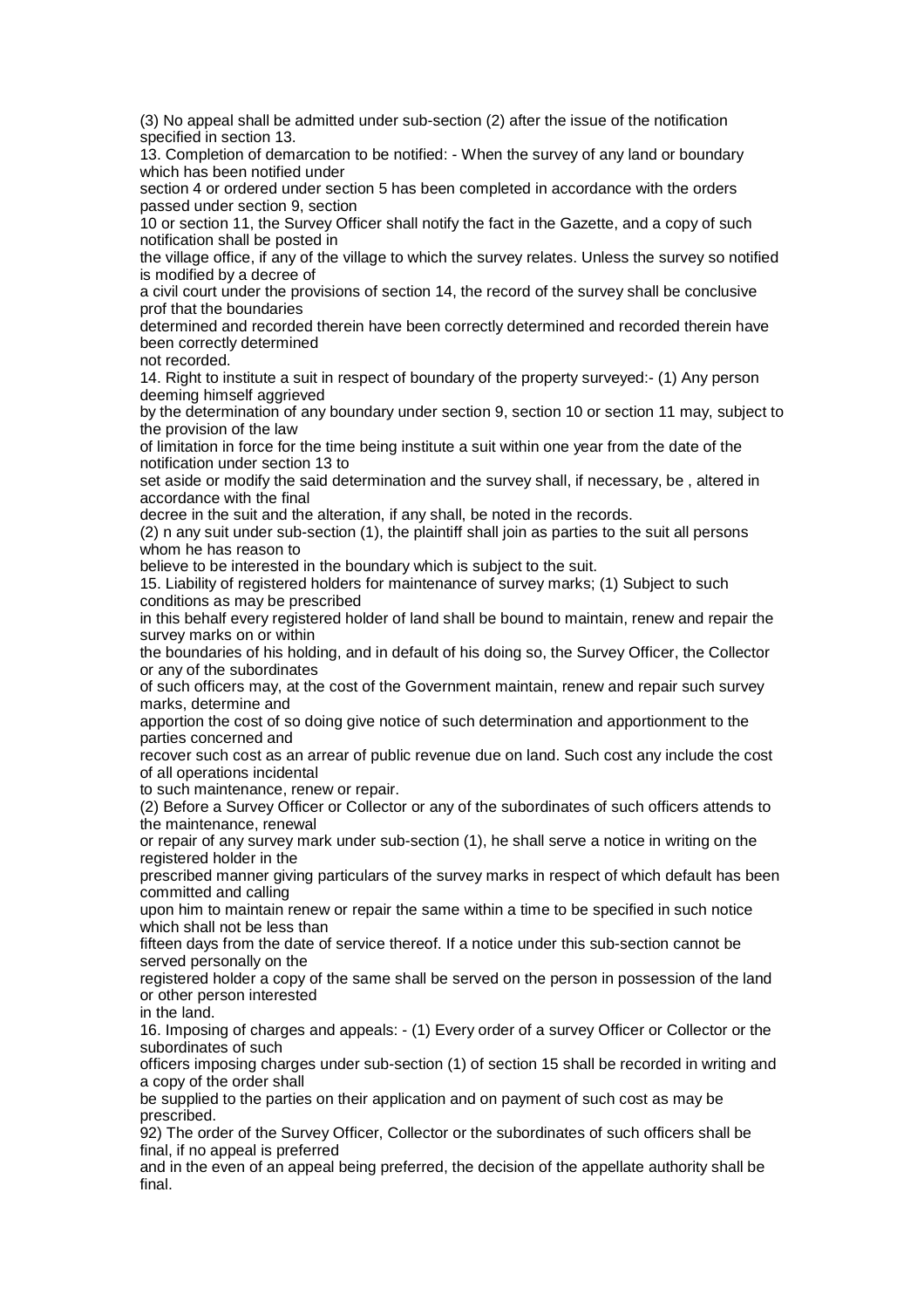(3) Any person deeming himself aggrieved by any order passed under sub-section (1) may appeal to such authority as

any be prescribed, within two months of the date of service of such order.

17. Duties of village official :- It shall be the duty of every village official.

(a) to prevent the destruction, injury, removal or alteration of any survey mark, on or within the limits of his jurisdiction,

and

(b) when he becomes aware that any such mark has been destroyed, injured, removed or altered, to report the fact to

such authority as may be prescribed.

## CHAPTER III MISCELLANEOUS

18. Power to enter upon, examine and clear obstruction on lands: - For the purpose of any survey, enquiry or other

proceedings under this Act, the survey Officer or the Collector or any of the subordinates of such officers shall have to

enter upon, examine and measure any land under survey and to clear, by cutting down or removing any trees, jungle,

fences, standing crops or other material obstructions , the boundaries or other lines, the clearance of which may be

necessary for the purpose of the survey.

19. Power to summon witnesses and require production of documents: - Any Survey Officer generally or specially

authorized in that behalf or the Collector or any officer to whom an appeal is preferred under any of the provisions of this

Act may, for the purpose of rendering assistance in the survey of land, summon and enforce the attendance of any

person who has an interest therein and may, for the purpose of any survey, enquiry or other proceedings under this Act,

summon and enforce the attendance of any person for giving evidence and for production of documents; and the

procedure prescribed in the code of Civil Procedure, 1988 from summoning and enforcing the attendance of witnesses

and for recording of evidence shall be followed as far as it can be made applicable.

20. Reference to arbitration: - (1) The Collector or the Survey Officer, as the case may be, may, with the consent of all

the parties concerned, refer to arbitration any dispute as to a boundary.

(2) The decision of the Collector or the Survey Officer passed in accordance with such award shall be conclusive as

between the parties to a such srbitration and those claiming under them.

21. Registered holder may recover expenses paid by him from owner: - In the absence of a contract to the contrary, the

registered holder of any land under survey, who incurs any expenses or from whom any expenses are recovered under

this Act in respect of such survey, shall, if he be not owner thereof, acquire a charge on such land to the extent of the

expenses so incurred or recovered from him with interest thereon at the rate of 6 per cent per annum.

(2) It shall be lawful for any person interested in any registered land under survey to pay the charges payable under this

Act in respect of the survey of such land, though he be not the registered holder thereof, and all such sums, if paid by a

tenant or lessee may be deducted from any rent then or afterwards due by him in respect of such land, and if paid by

any other person interested in such land, shall be a charge on such land. Such sums shall bear interest at the rate of 6

per cent per annum.

(3) Where a person entitled under this section to a charge on any registered land is a coowner of such land, such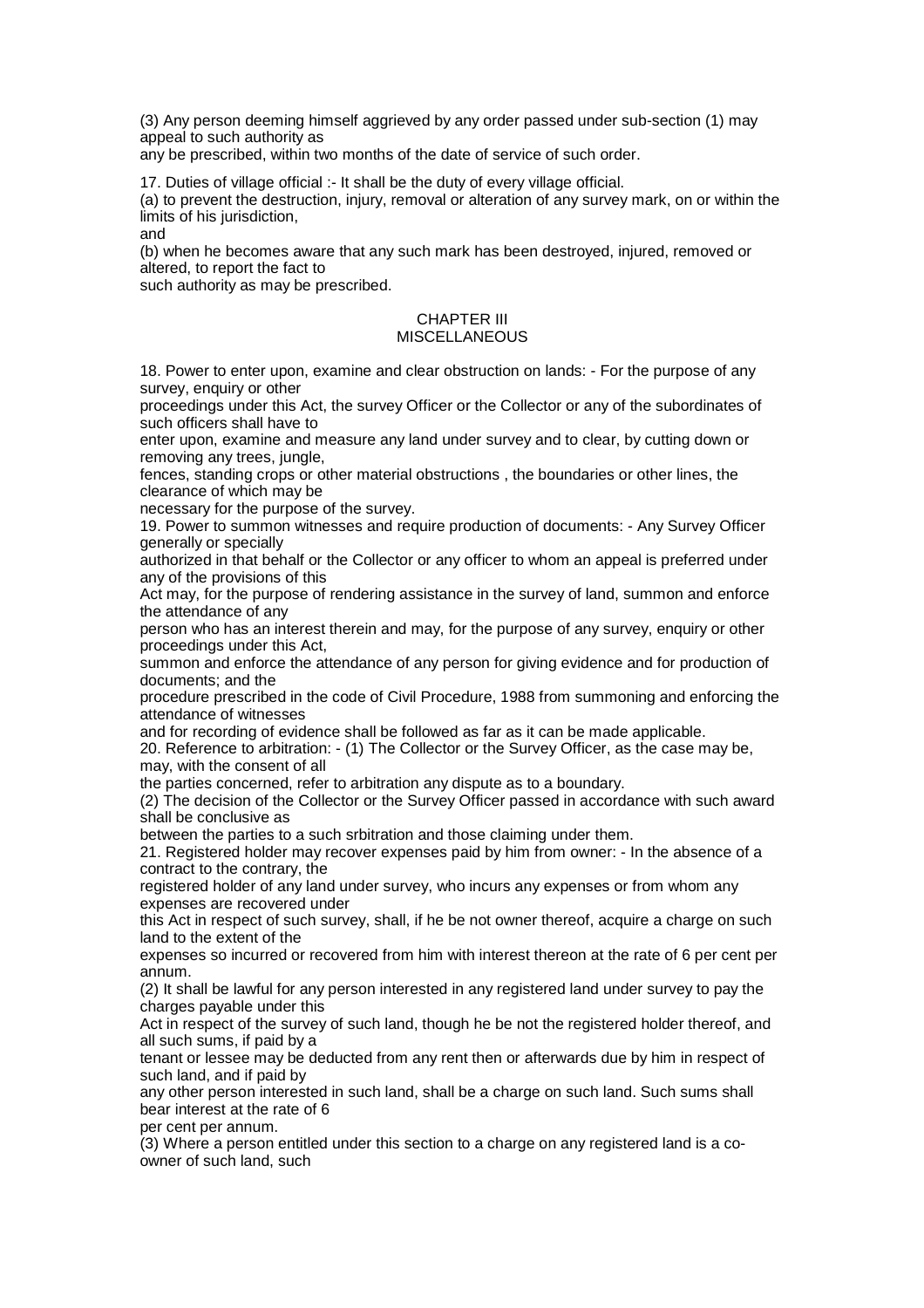charge shall extend only to so much of the amount recovered from or expended or paid by him as is due in respect of

the share of the other co-owners on such land with interest at the rate of aforesaid.

22. Power to make rules :- (1) The Government may, after previous publication in the Gazette, make rules to carry out

the purposes of this Act.

(2) In particular and without prejudice to the generality of the foregoing power, such rules may &ndash:

(a) prescribe for different localities the unit of survey, the subdivisions thereof and the description of survey marks and

provide for the maintenance, repair and renewal of such marks ;

(b) Provide for the collection and record of any information in respect of any land which has been or is about to be

surveyed;

(c) Define the classes of officers to be appointed to do duty under this Act and the powers to be exercised by such

officers;

(d) prescribe and regulate the procedure to be followed by those officers in the conduct of proceeding under this Act;

(e) provide for the publication of all notifications issued under this Act and for the form, issue and service of all orders;

communications and notices to be issued, communicated, given or served under this Act; (f) prescribe the form of application under section 5 and the fees to be paid along with such application;

(g) regulate the furnishing of survey marks, labour and other matters necessary to surveys notified under this Act and

the recovery of charges incidental thereto where they are recoverable.

(h) provide for the appointment of all charges directed to be apportioned by this Act and for the determination of the

cost of labour or the cost for the time and labour of the chainmen employed and of the survey marks used in any such

survey; (Notification No.4772/H4/71/Law, dated 28th November 1972).

(i) prescribe the fees payable for processes issued and copies granted under this Act; and

(j) prescribe the manner in which arbitraqtors are to be appointed and regulate the procedure to be followed by them.

(3) All rules made under this section shall be paid before the Legislative Assembly for a period of not less than fourteen

days, as soon as possible after they are made, and shall be subject to such modification as the Legislative Assembly

may make during the session in which they are so laid or the session immediately following. 23. Immunity for acts done or purporting to be done in good faith :- No suit, prosecution or other ;legal proceedings shall

lie against any officer or the Government for anything which is in good faith done or purporting to be done under the

provisions of this Act or the rules made there under.

24. Repeal and savings.- (1) The Madras Survey and Boundaries Act, 1923 (Act III of 1923) as in force in the Malabar

District referred to in sub-section (2) of section 5 of the States Reorganisation Act, 1956 (Central Act 37 of 1956), the

Travancore Survey and Boundaries Act of 1094 (Act X of 1094) and the Cochin Survey Act 11 of ao74 , are hereby

repealed.

(2) Notwithstanding such repeal-

(a) anything done or any action taken, including any appointment or delegation made, order or direction issued or rule

made under any of the aforesaid Acts shall be deemed to have been made or issued under the corresponding provision

of this Act and shall continue in force accordingly unless and until superseded by anything done or any action taken

under this Act.

(b) all suits and other proceedings under any of the aforesaid Acts pending at the commencement of this Act, before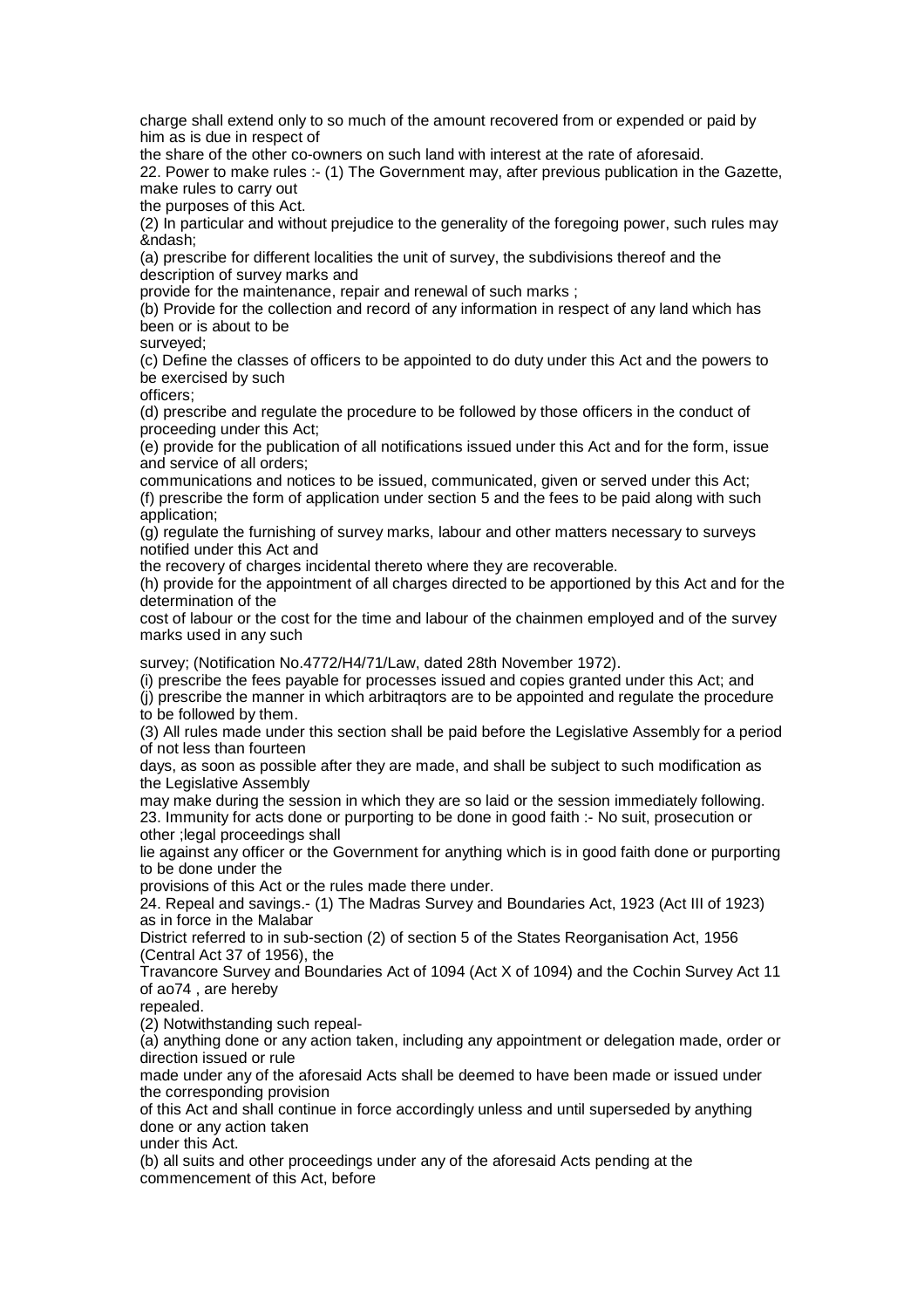any court or other authority, shall be continued and disposed of under that aforesaid Act, as if that aforesaid Act had

continued in force and this Act had not been passed.

II. RULES UNDER THE KERALA SURVEY AND BOUNDARIES ACT

G.O (P) No.544/64/Rev. Dated, Trivandrum, 26th August, 1964

S.R.O No. 255/64 :- In exercise of the powers conferred by section 22 of the Kerala Survey and Boundaries Act. 1961

(Act 37 of 1961) the Government of Kerala hereby make the following rules the same having been previously published

as required by sub-section (1) of the said section, namely :-

1. Short title and commencement:- (1) These rules may be called the Kerala Survey and Boundaries Rules, 1964.

(ii) They shall come into force o the first day of September 1964.

2. Definitions & ndash; In these Rules, unless the context otherwise requires & ndash;

(a) " Act" means the Kerala Survey and Boundaries Act, 1961 (Act 37 of 1961);

(b) &Idquo; Field mark" means the mark placed at the bends and junctions on the boundaries of survey fields and

sub-divisions and includes marks placed on village boundary, Khandom boundary and other offset stones.

(c) &Idquo;form" means a form appended to these rules;

(d) &Idquo; section" means a section of the Act;

(e) " theodolite mark" means the mark placed at the stations where a theodolite is set up and observations

made.

3. Specifications of Survey marks :- Survey marks shall ordinarily be stones of durable quality, namely granite stones of

the following descriptions and dimensions

(1) Field stones :- Granite stones of durable quality roughly squared of approximate dimension 60 cm x 15 cm x a5 cm

with a plummet hole, 1 cm deep cut on the side.

(2) Theodolite stones :- Granite stones of durable quality roughly squared of approximate dimensions measuring 60

cm x 15 cm x 15 cm with a plummet hole, 1cm deep cut on the top and a coconut tree mark 1 cm deep cut on one side

(G.O )p) 367/76/RD , dated 3rd March 1976).

The survey marks which have been duly planted under proper authority before the commencement of these rules shall

be deemed to be of the prescribed description and size.

4. Symbol for identification : - The following symbols shall also be cut on theodolite and field stones to facilitate

identifications.

(a) on a theodolite stone at a village trijunction, a triangle one cm deep enclosing the plummet hole;

(b) On a theodolite stone at any other point on the village boundary, two parallel lines one cm, deep one on either side

of the plummet hole and parallel to the boundary line;

(c) on a theodolite stone on a khandom boundary, a circle one cm, deep enclosing the plummet hole;

(d) on all other theodolite stones a plummet hole one cm, deep on the top.

(e) on a field stone on the boundary of a village plus mark (+) one cm deep on the top, and (f) all survey marks erected during town survey shall have in addition to the above marks a square of 7 cm side cut

one cm, deep on the top.

5. Symbols on Survey marks on frontier boundaries :- (1) In the case of survey marks on the frontier boundaries, symbols

of the neighboring stats shall also be cut on the respective sides.

(2) The stones erected by other Departments on boundaries of lands may be recognised as survey marks if the proper

symbols as provided under rules 3 and 4 are cut on them and if their specifications are not below those described under

rule 3.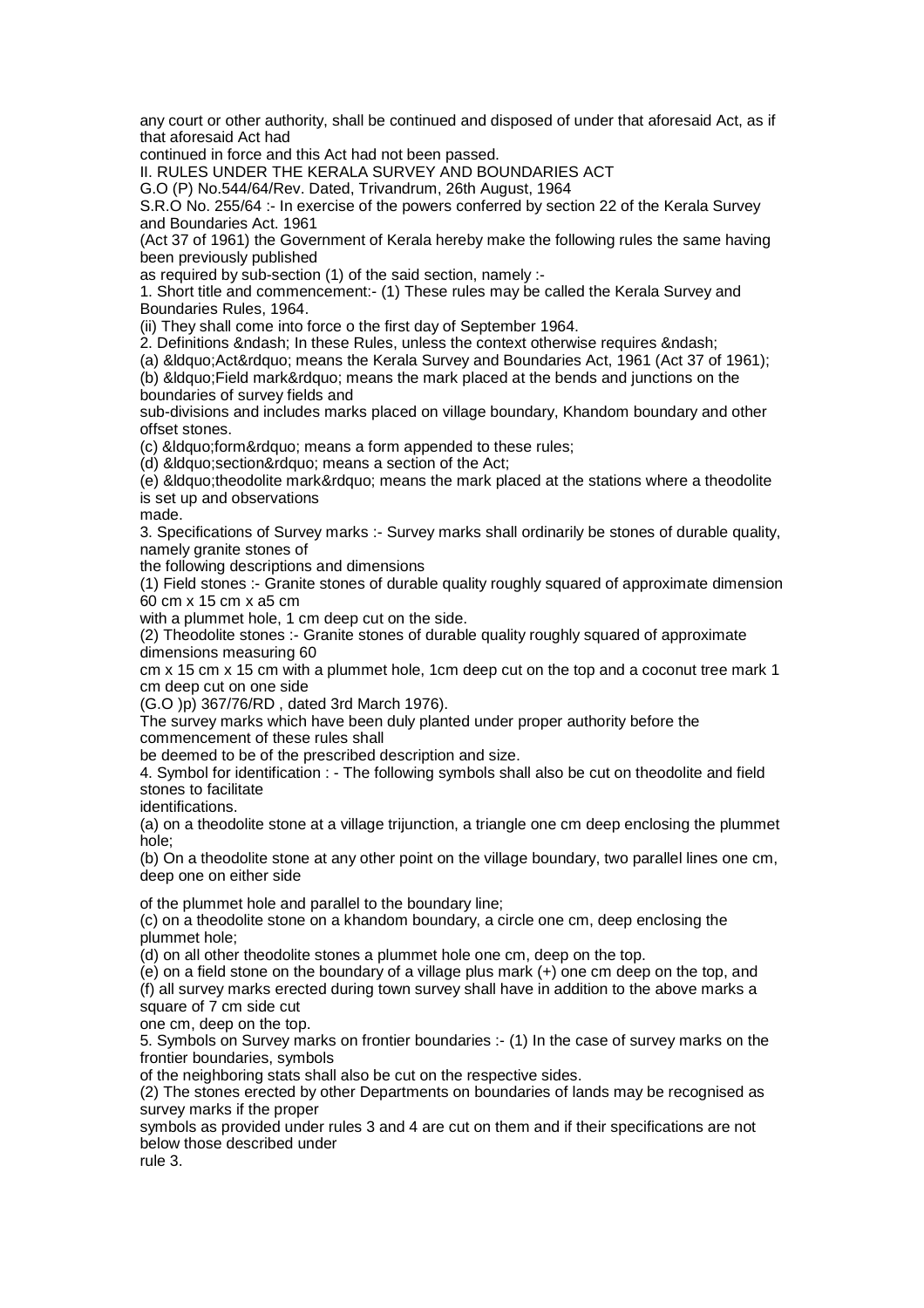6. Survey marks on rocks :- When stones cannot be planted owing to the position of a survey mark falling on a rock, the

survey mark shall be cut on the rock. Squares of 20 cm side or 15 cm side as the case may be shall be chiseled on the

rock, and the coconut tree mark shall be cut adjoining the square. The distinguishing symbols mentioned in rule 4 shall

also be cut inside the square according to the nature of the boundary.

7. Survey marks in special tracts. – (1) In low lying lands and backwaters, the sizes of the theodolite stones shall

vary from 150 cm x 20 cm x 20 cm to 250 cm x 20 cm x 20 cm and field stones shall be of dimensions varying from 100

cm x 15 cm x 15 cm. to 200 cm x 15 cm x 15 cm according to the needs of the locality. (2) When water in low lying lands and backwaters is too deep even for stones of the sizes mentioned in sub-rule (1) ,

a\hard and stout coconut stem with the coconut tree mark painted in tar on the side near the top, shall be planted firmly

so that a length of at least one metre may be buried under the ground and a length of above 50 cm. may be visible above

high water level.

(3) In exceptional cases, where survey marks of the prescribed quality and dimensions cannot be obtained at

reasonable cost, the Director of Survey and Land Records shall for reasons to be recorded in writing suitable survey

marks.

8. Service of Notice :- All notices and communications required under the Act shall be in writing. When the registered

holder or other person on whom any of the notices or communications under the Act have to be served is not available,

service may be effected by delivering the notice or communication to some adult member of his family at his usual place

or residence or to his authorized agent or by affixing it in some conspicuous part of his last known residence or on some

conspicuous part of the land to which the notice or communication relates. When service is effected by so affixing the

notice, the serving officer shall note the method of service on the form of acknowledgement which is returned to the

officer issuing the notice or communication.

LAND RECORDS MAINTENANCE

9. Maintainable survey marks :- (1) The maintainable survey mark shall be the following.

(a) All theodolite stations ;

(b) Survey marks at the junction of survey fields, end of ;G' lines , or base lines and in the case of Government

land bends also on subdivision boundaries. (G.O (P) 1568/75/RD ., dated 24th November 1975).

 $(2)$  A survey mark shall be deemed to require repairs & ndash;

(a) When it is out of the ground, or is buried less than 2/3 of its length or is completely under the surface of the ground.

(b) When it is out of its correct position; and

(c) when it is covered with vegetation.

10. Inspection of survey marks :- Any Survey Officer shall be competent to inspect all the maintainable survey marks.

When a survey mark is found to require renewal or repair, the Survey Officer shall issue notice under sub-section (2) of

section 15 in Form No.1 to the concerned registered holder.

11. Report of the Village Official about damaged survey marks :- The report of the village official under sub-section (b) of

section 17 shall be made to the Taluk Surveyor or the Revenue Inspector by an entry in an inspection register and

extract of which should be submitted periodically.

12. Renewal and repair on failure of registered holder :- If the registered holder of any land fails to carry out the repairs or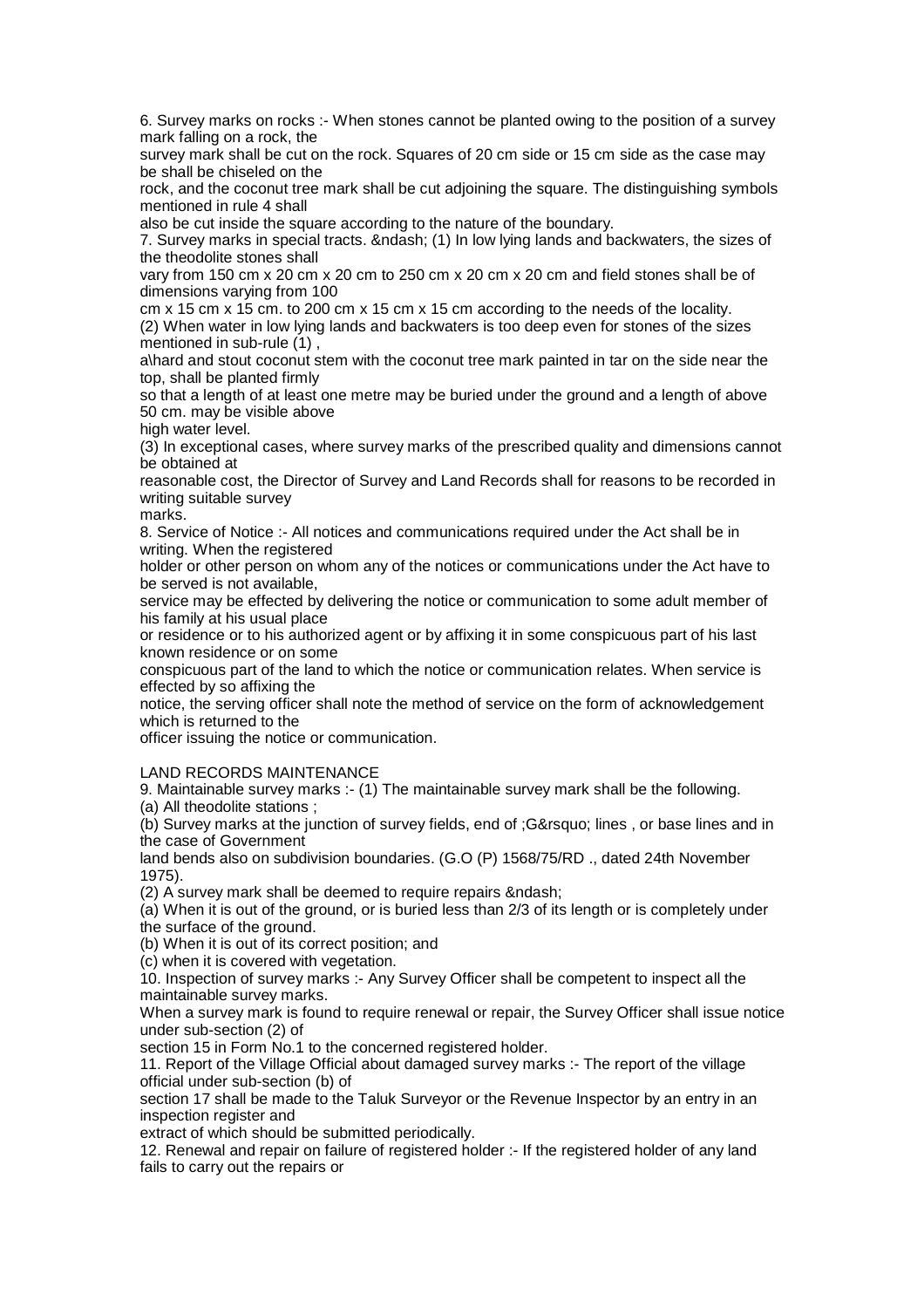renewal within the period specified in the notice, any officer empowered under the Act within whose jurisdiction the land

lies shall renew or repair the survey marks at Government cost, which will be recovered later from the registered holder

of the land in the manner specified in rule 17.

13. Cost of renewal and repair of survey marks :- The cost of renewing a missing stone or repairing a stone shall be

according to sub – rule (b) to (d) of rule 85.

14. Apportionment of cost :- The cost of the renewal or repair of each survey mark shall be apportioned as laid down in

rule 85 (e).

15. Maintenance of survey marks on the boundary between Government lands and Registered lands:- In the case of a

survey mark on the boundary between Government lands and registered lands, the registered holders or owners of

registered lands touching the survey mark shall be responsible for the maintenance of the survey marks on the boundary.

16. Orders under section 15 (1) to be communicated by the Tahsildar :- Orders passed under sub section (1) of section

15 imposing charges for renewal or repair of survey marks shall be communicated to the registered holder in Form No.2.

Where officers other than Tahsildars concerned pass orders, such communication shall be made through the Tahsildars

concerned. For this purpose the notice shall be prepared in duplicate and the Tahsildars shall after serving the notice on

the registered holder, return the original to the officer issuing the notice.

17. Recovery of charges for renewal or repair of survey marks :- If no appeal has been preferred or if an appeal has

been preferred after orders are passed on that appeal, the authority concerned shall issue a notice to the registered

holder in Form No.3 for the recovery of charges for renewal or repair of survey marks through the Tahsildar of the taluk in

which the land is situate. For this purpose the notice shall be prepared in duplicate and the Tahsildar shall after serving

the notice return the original to the officer issuing it. Another copy of the notice shall also be sent by the officer issuing it

to the Tahsildar who shall take steps for the recovery of the amount after serving the notice as aforesaid.

18. Verification and maintenance of /State boundaries forming boundaries of forests :- (1) whenever the State boundary

forms the boundary of Reserve Forest, or private forest, the divisional Forest Officer, within whose jurisdiction the

Reserve Forest or Private forest is situated, shall be responsible for periodical joint inspection of such boundary with

representatives of the bordering states.

(2) The notes of joint inspection with illustrative sketches showing the position of survey marks inspected, shall be

forwarded to the collector of the district with copy to the Assistant Director of Survey and land Records having

jurisdiction. The Collector shall make arrangements for attending to the repair or renewal of the survey marks jointly with

the authorities of the neighbouring states after the estimates are got approved by the respective Governments.

19.Verification and maintenance of State boundaries in other cases :- In all other portions of the State boundaries, the

Tahsildar concerned shall be responsible for periodical joint inspection with the authorities of the neighboring states. The

joint inspection report with illustrative sketches should the positions of survey marks inspected, shall be prepared and

submitted to the District Collector with estimates necessary for repairs and renewal of survey marks. After the estimates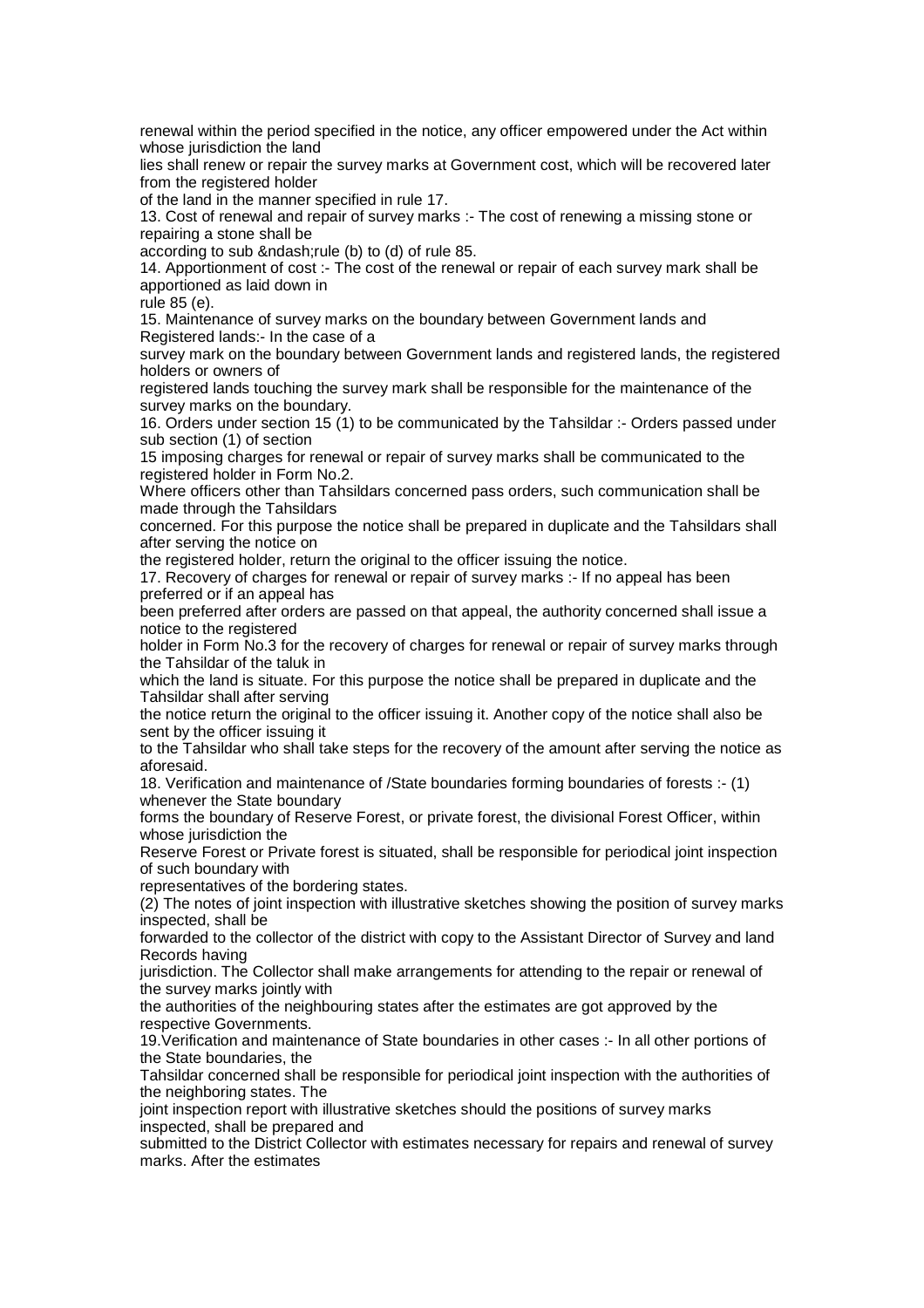are got shall be attended to by the maintenance staff of the taluk, after observing necessary formalities under the Act.

20. Charges for the repairs and renewals of the State boundaries :- The bill of charges for the repairs and renewals of

survey marks on State boundaries shall be submitted to the concerned District Collectors for further action.

21. Inspection and maintenance of survey marks on lands under the control of the Central Government:- The inspection

and maintenance of survey marks on the lands under the control of the Central Government shall be attended to jointly

by the District Collector or his nominee and a representative of the concerned department of the Central Government.

22. When to make fresh subdivisions :- A fresh subdivision in a survey field or subdivision thereof may be created in the

following circumstances ;-

(1) (a) when survey field or a subdivision of a survey field is to be further subdivided under the rules for joint registry or

transfer of registry.

(b) When a transfer of registry of a portion of a survey number or subdivision is to be made as per the Kanam Tenancy

Act, 1955.

(2) When portions of survey fields or subdivisions are leased out under the rules for the issue of mining leases, and

when portions of surveyed Government lands are leased out for a period of 12 years or more. (3) When Government lands are transferred from assessed to unassessed and vice versa.

(4) When a new subdivision has to be created under the Kerala Land Acquisition Act, 1961.

(5) when a subdivision has to be effected for transfer of Government land to the control of a Local Body or any

Department of Government.

(6) When a subdivision has to be made under the Kerala Land Relinquishment Act, 1958 to write off land tax after

acceptance of the relinquishment by the District Collector.

(7) When a subdivision has to be made for classification of land for the purpose of land revenue assessment .

(8) When a new subdivision has to be created for giving effect to any law.

23. Procedure for effecting a subdivision :- In case of fresh subdivision under clauses (2) to (8) of rule 22 the provisions

of section 6,7,9,10,11 aqnd 13 of the Act shall be followed. The notice under subsection (2) of section 9 shall be in Form

No.4 and the notice under sub-section (2) of section 10 or sub section (1) of section 11 shall be in Form No.5

24. Measurement of new subdivision by Village Assistant where no special agency is employed :- whenever a new sub

division has to be created under rule 22 and wherever a special agency is not employed the Village Assistant shall

measure the proposed subdivision on the ground. But no subdivision shall be measured in respect of cases for transfer

of registry, unless there are clear and well defined boundaries at site, showing the limits of the new subdivision. Every

applicant for transfer of registry shall remit the subdivision fee prescribed under rule 92. On receipt of application, the

Tahsildar shall forward it to the Village Assistant after registering g it is a register of new subdivision cases. The Village

Assistant shall measure the new sub division boundary according to its alignment as seen on ground, after issue of

intimation to there parties in Form No.6, prepare a regular subdivision sketch and subdivision statement in duplicate in

Form No.7 and submit them to the Tahsildar through the Taluk Surveyor, Town surveyor or revenue Inspector as the

case may be. The signature of all the parties involved in the subdivision case, in token of their approval of the extent and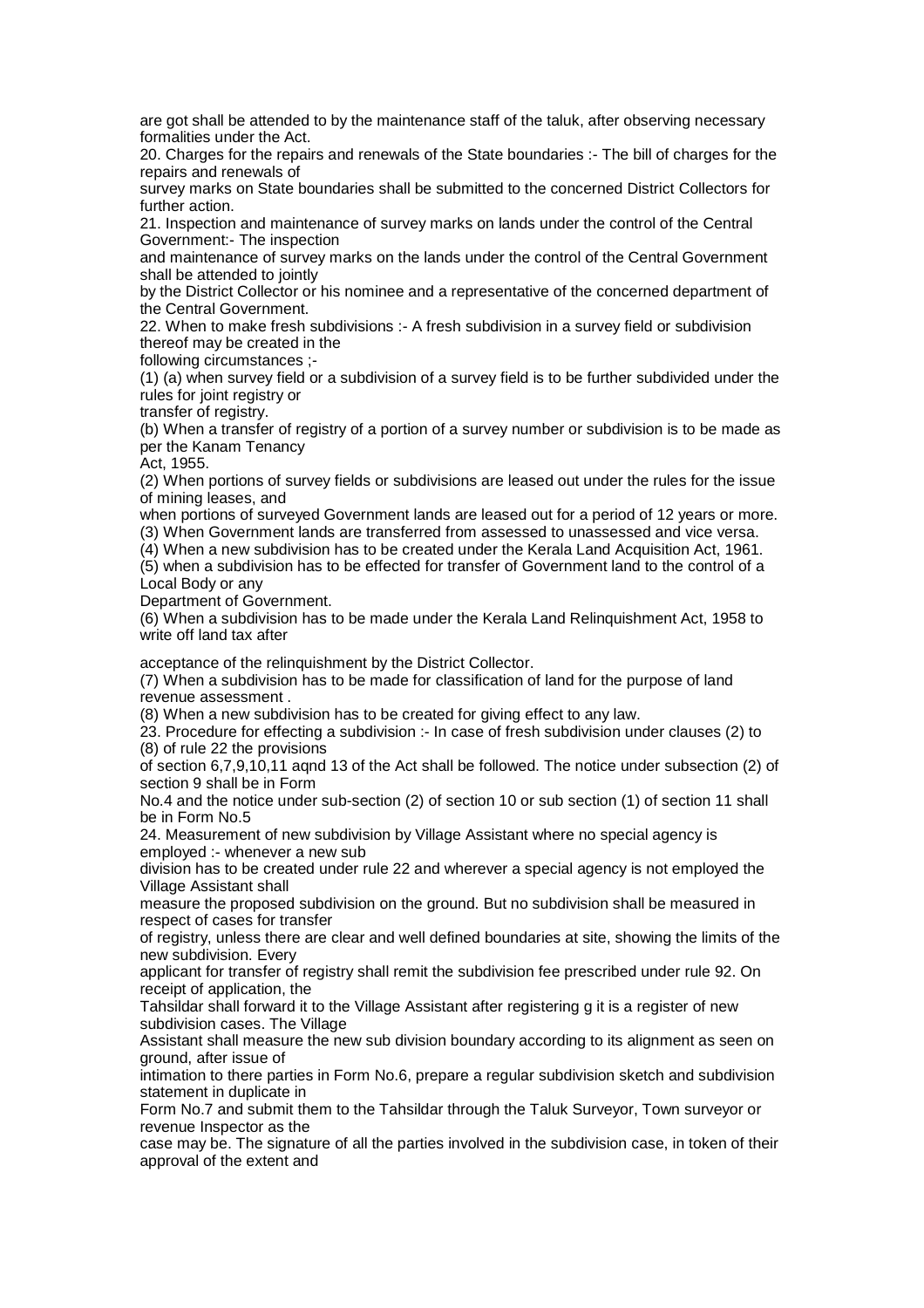boundaries of the new subdivisions, shall as far as possible be obtained in the sketch and the subdivision statement. The

Tahsildar shall get the subdivision sketch and subdivision statements scrutinized by the Superintendent of Survey and

Land Records,

25. No durable demarcation of new sub division to be made in certain cases:- No durable demarcation of the new

subdivisions need be made in respect of the cases falling under sub-rule (1) of rule 22 and in all other cases durable

demarcation shall be compulsory.

DEMARCARTION ANDSURVEY OF REGISTERED BUT UNSURVEYED SUBDIVISIONS 26. Extent of application: - The rules under this Part shall apply to cadastral surveyed fields and not to minor circuits

within which such unserveyed registered holding are situated.

27. Request for demarcation of registered lands :- When the registered holder of a settlement or post settlement or

current pokkuvaravu subdivision which as not yet been demarcated and surveyed, applies for the demarcation and

survey of his land, it shall be done at his cost. The application for the purpose shall be made in Form No 8 to the

Tahsildar of the taluk in which the land is situated.

28. Rates of Survey charges: - the applicant at the rates specified below shall deposit Survey charges under rule 27 in

advance.

(a) When the area to be surveyed is one acre 40 area or less ten rupees.

(b) When the area to be surveyed is more than one acre 40 ares ten rupees for the first acre 40 ares and Re.1 for every

additional acre 40 ares for fraction thereof.

Provided that in cases where the above rates are inadequate owing to the heaviness of work involved on the

demarcation and survey, the Tahsildar may fix higher rates according to the special circumstances of the case in

consultation with the Superintendent of Survey and Land Records of the District.

29. Notice by Tahsildar :- The Tahsildar shall, after determining the charges to be levied, issue notice to the applicant in

Form No.9 informing him of the amount to be deposited.

30. Refund of survey charges. \_ The survey charges shall be remitted into the treasury under the appropriate head of

account. These charges shall not be refunded unless the work could be done owing to the original survey records being

incomplete or discrepant or due to other causes. In such cases, the Tahsildar shall report the matter to the District

Collector and get his sanction for the refund.

31. Failure to deposit survey and demarcation charges :- If the applicant fails to deposit the survey charges within the

period prescribed in the notice, the application shall be rejected.

As amended by Notification No.G.O (Ms) 575/65/Rev., dated 29th June 1965.

32. Issue of notice on deposit of charge :- If the amount is deposited, the Tahsildar shall forward the application to the

Taluk Surveyor or Town Surveyor or Revenue Inspector as the case may be for demarcation and survey of the lands

who shall issue notice in Form No.6 to the applicant and also to the registered holders of all the unsurveyed subdivisions

with in the survey number of surveyed sub-number containing the registry, to be surveyed and demarcated.

33. Preliminaries for sub division survey :- Before undertaking subdivision of any unsurveyed revenue field, the

boundaries of the survey field or its surveyed subdivision containing the unsurveyed revenue field must be refixed

according to existing records of measurements, and necessary repairs, renewal of survey marks carried out. Then all the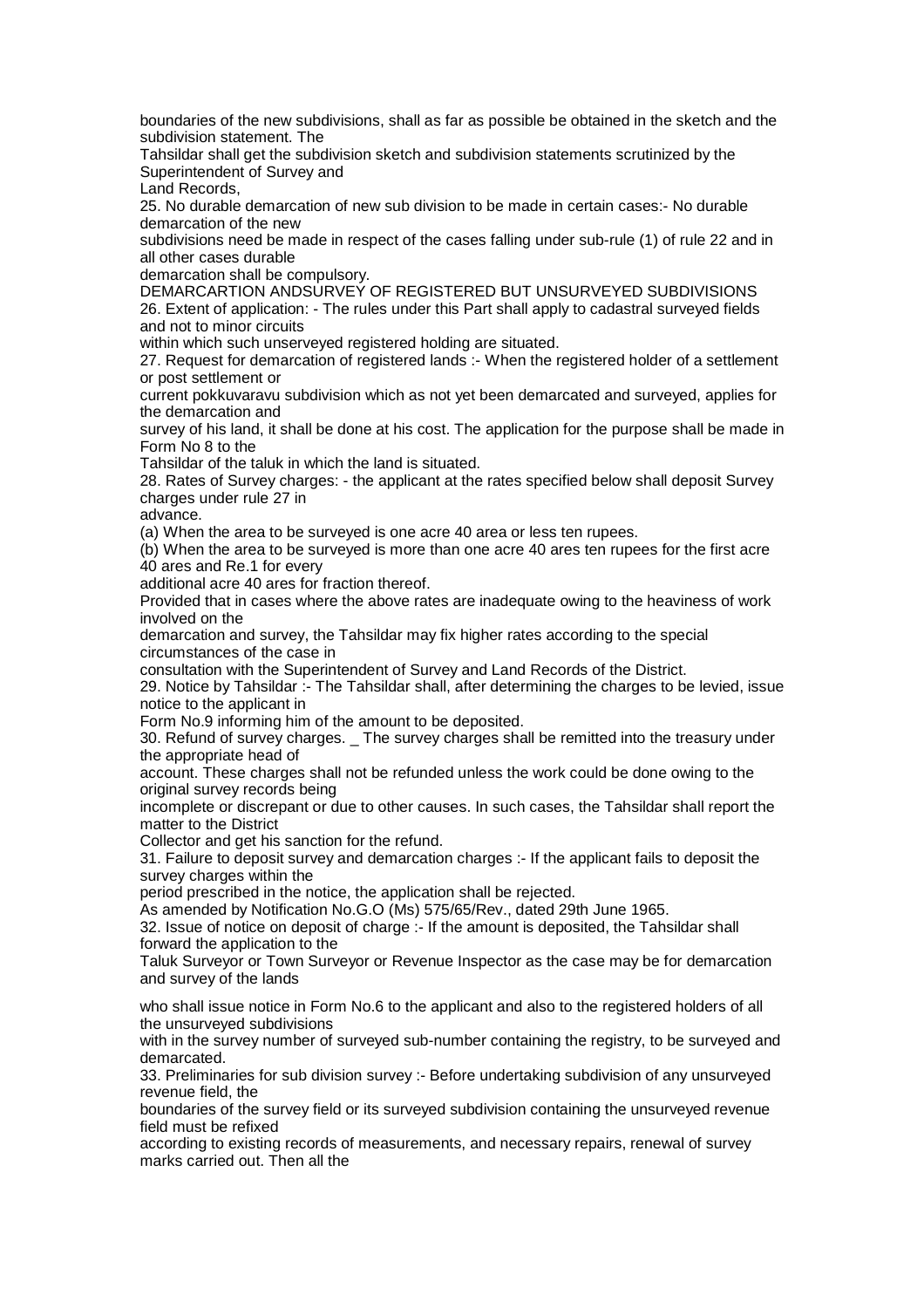unsurveyed revenue subdivisions of fields falling within the boundaries of the refixed survey field or its subdivision must

be surveyed and the applicant shall be liable to pay fees for the whole area of the survey or revenue numbers so

surveyed.

34. Demarcation of new subdivision boundaries in accordance with Government records , etc. :- Subdivision boundaries

which are to be newly demarcated shall be demarcated and surveyed in accordance with Government records and

documents of title whereever such records and documents indicate the measurement, extent and shape of the

subdivision to be made, and in the absence of such records and documents the boundary shall be demarcated and

surveyed in accordance with the limits of enjoyment as seen on the ground.

35. Parties to provide new survey marks etc.- For measuring subdivision lines and interior lines, the concerned parties

shall provide new survey marks and necessary labour , failing which, the work shall be carried out at the cost of the

Government in the first instance and the same shall be recovered from the party concerned. 36. Submission of subdivision sketches, etc., to the Tahsildar. – The Taluk Surveyor or other authority concerned

shall measure the subdivision and prepare the subdivision sketches and necessary subdivision statements in duplicate

and submit them to the Tahsildar with the served copy of the notice in Form No.6 and the bill of cost of the work. The

Tahsildar shall get the subdivision sketches and subdivision statement scrutinized by the superintendent of survey and

Land Records.

As amended by Notification No.G.O (MS) 575/65/Rev. dated 29th June 1965.

37. Complaints to be disposed of by the Tahsildar:- Complaints received during the course of the survey and

demarcation shall be enquired into and disposed of by the Tahsildar.

38. Tahsildar to issue notice of completion of survey :- The Tahsildar shall issue notice of the completion of the survey

inn Form No.4 to all the parties affected by the survey.

39. Appeal to the Superintendent of Survey ands Land Records :- Appeal against the orders of the Tahsildar shall lie to

the Superintendent of Survey and Land Records of the district whose decision shall be final.

40. Superintendent of Survey and Land Records to issue revised records :- After the disposal of the land complaints, the

Superintendent of Survey and Land Records shall issue the revised records to the Village Officers through the Tahsildar.

The changes if any resulting from the survey shall be incorporated in the rerecords immediately and the fact verified at

the time of Jamabandy.

41. Procedure for survey of settlement subdivisions which are porambokes :- when settlement subdivisions which are

porambokes remain imsurveyed in fields already surveyed, they shall be surveyed and demarcated as provided

hereunder.

(1) The poramboke subdivision in a survey number or revenue field shall be surveyed first, as seen on ground.

(2) When the poramboke subdivision shown in the divide sketch in one portion of the survey number or revenue number

lies in a different portion, demarcation shall be according to the existing position of the poramboke.

(3) The demarcation shall be confirmed according to the existing shape of ground in the following cases, namely.

(a) If the are calculated is the same as the settlement area though its width is more or less than the width recorded in the

divide sketch, and

(b) If the are calculated is more than the area recorded in the settlement register and if the width is not greater than the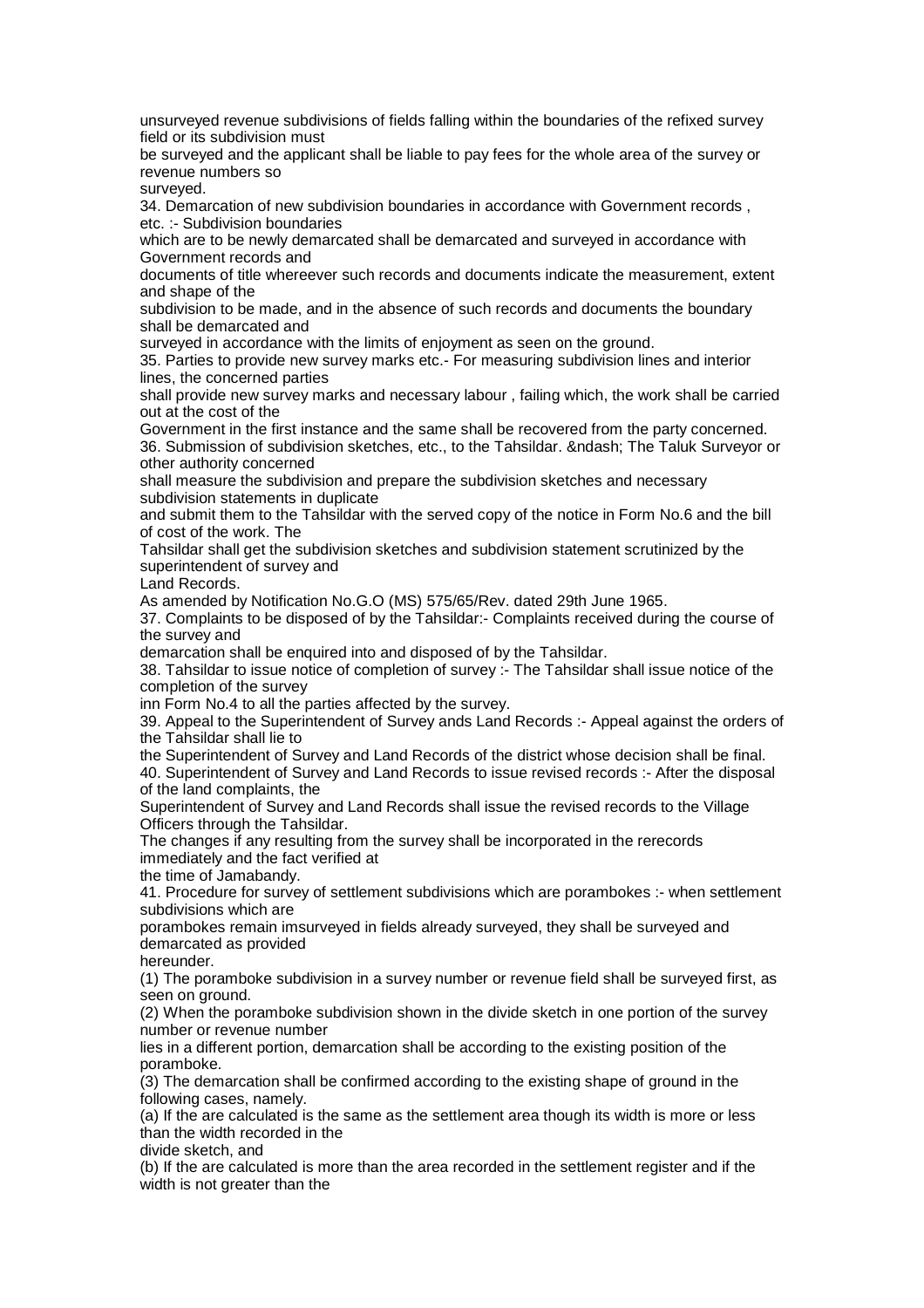width recorded in the divide sketch.

(4) If the existing area and width are less or greater than the settlement area and the divide sketch measurements the

whole survey or revenue field with the poramboke and all other subdivisions in it shall be surveyed according to existing

limits.

(v) If the area of the next adjoining subdivisions shows any excess that excess shall be added on to the poramboke and

treated as encroachment as far as there is deficit in the recorded area of the poramboke. (vi) When the whole if the poramboke subdivision of any survey number or revenue field as seen on ground lies in the

adjoining survey or revenue number, the poramboke subdivision shall be demarcated within the survey number or

revenue number defined as per the settlement register, so as to cover the settlement area and by the side of the existing

poramboke.

42. Basic for demarcation of subdivisions acquired under the Land Acquisition Act:- In the case of subdivisions acquired

by the Government under the Land Acquisition Act, but not yet surveyed and demarcated, the measurement sketch in

the land acquisition, file or in its absence the extent acquired or other revenue records available, shall be the basis for

demarcation.

43. Application for pointing out boundaries of registered lands already surveyed and demarcated:- Application for

pointing out boundaries of registered lands already surveyed and demarcated shall be made by the registered holder in

Form No.10 to the Tahsildar of the Taluk in which the land is situated.

44. Fee for pointing out surveyed boundaries: - For pointing out boundaries, fee shall be levied at the rate specified in

rule 94.

45. Notice to remit fees:- The Tahsildar shall issue a notice to the applicant, in Form No.11 directing him to remit the

required fee. After the prescribed fee is remitted, the Tahsildar shall forward the application shall be rejected.

46. Failure of deposit fees:- If the applicant fails to deposit the fee within the period prescribed in the notice in Form

No.11 the application shall be rejected.

47. Refund of fees:- The fee shall not be refunded to the applicant unless the Tahsildar finds that the work could not be

done owing to the original survey records being incomplete or discrepant or due to other unforeseen reason. In such

cases, the Tahsildar shall obtain the sanction of the District Collector for the refund.

48. Notice to the applicant and pattadars of adjoining lands:- Notice in Form No.12 shall be issued to the applicant as

well as to the pattadars of the adjoining lands by the Survey Officer attending to the work before the work is started.

49. Failure to comply with the notice under rule 48.:- If the fails to produce necessary survey marks or coolies for the line

clearance in spite of the notice issued in Form No.12, the application may be returned by the Survey Officer to the

Tahsildar starting the above fact; and the Tahsildar shall be competent to reject the application for such defaults on the

part of the applicant. The applicant shall also forfeit the amount deposited by him in case his application is rejected.

Complaints on the question whether there has been a default shall be enquired into and disposed of by the Tahsildar and

his decision thereon shall be final.

50. Pointing out or refixing boundaries by the Survey Officer.:- The Survey Officer shall point out or refix the boundaries

according to the recorded measurement. The renewals and repairs of Survey marks shall be executed by the Survey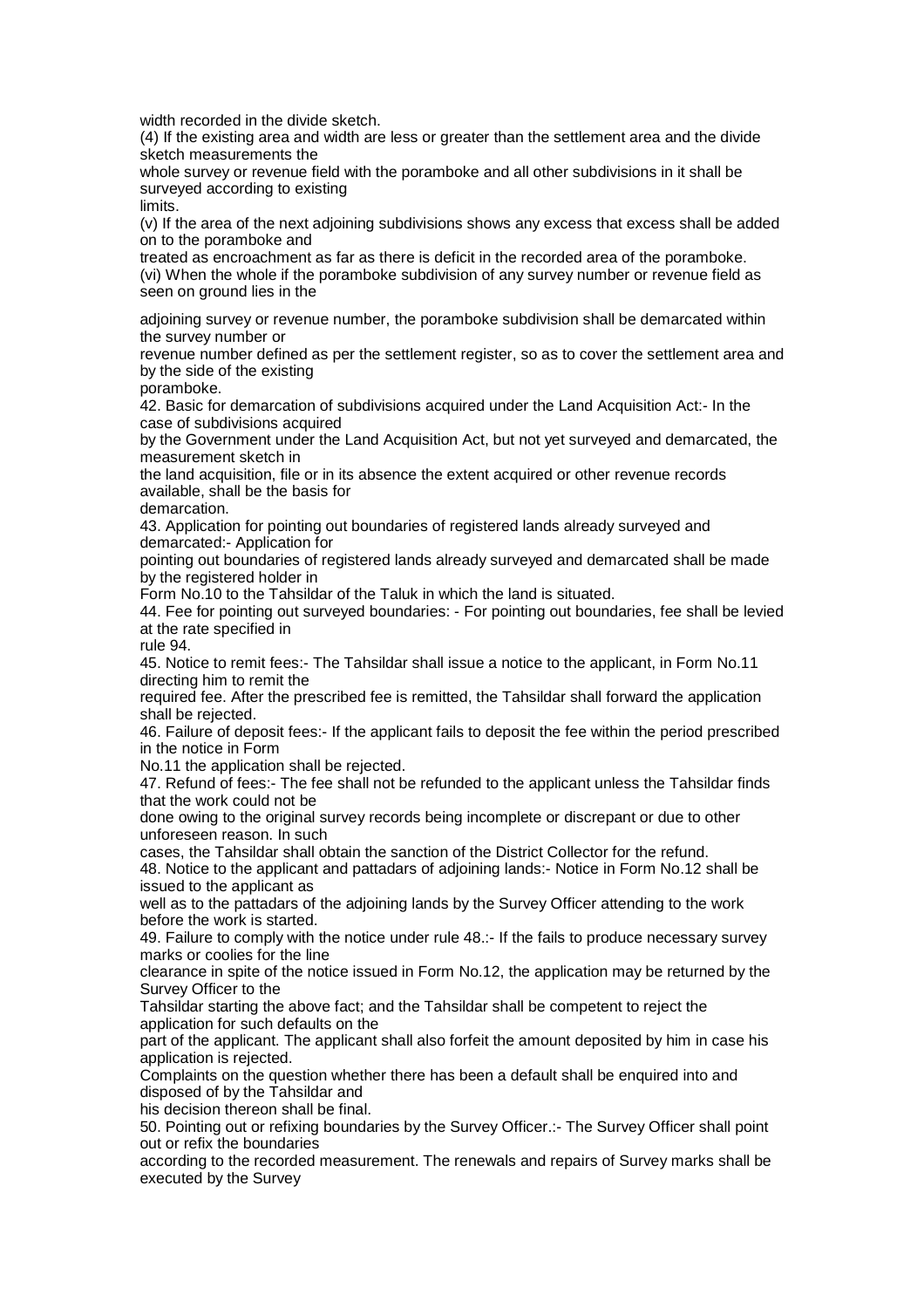Officer and a refixing sketch shall be prepared and kept in the file.

51. Notice of completion of work.:- After the application and records are received from the Survey Officer the Tahsildar

shall issue a notice in Form No.13 or Form No.14 , as the case may be, to all parties affected by the survey, about the

completion of the work.

52. Appeals against refixing bounaries.:- Appeals against the refixing work done by the Survey Officer shall be preferred

before the Superintendent of Survey and Land Records of the district within a period of three months from the date of

service of the notice in Form No.13 or Form No.14 as the case may be. The decision of the Superintendent of Survey

and Land Records in the matter shall be final.

CORRECTION OF PREVIOUS SURVEY MEASUREMENT

53. Correction of chain survey measurements.:- The survey measurements already recorded by the process of chain

survey, shall be corrected, if the error found on verification exceeds the following limits:- In the areas where the survey records are maintained according to Town Survey System 1'/3 decimeters for a distance of

200'/60 metres and under, and not more than 1'/3 decimeters for every 200'/60 metres for distances exceeding 200'/60

metres subject to a maximum of 3'/9 decimetres.

In other areas, 5 links/10 decimetres for a distance of 5 chains 100 metres and under and not more than 1 link/2

decimetres, per chain/20 metres for a distance over 5 chains/100 metres subject to a maximum of 10 links/20 decimetres

in wet lands and 20 links/40 decimetres in dry lands.

54. Correction of theodolite survey measurements.:- (1) In the case of theodolite surveys the recorded angle as per

previous survey shall be corrected, if the angle observed at the same station differs by more then three minutes.

The limit of tolerance allowble in linear measurements of a theodolite traverse survey shall be as follows:- For distance

for 100 links /20metres or below One Links/2Decimetres For distance above 100 links/20metres up to and including 500

links /100metres , One link/2decimetrs.

For distance over 500 links/100 metres One link/2 decimetres fir every additional 250 links/50 metres

55. Discrepancy to be removed as per per actual measurements on Fround :- If the differnce between the recorded

measurements for a common boundery does not exceed the limit prescribed under rule 53 or rule 54. the discupancy

shall be reconciled as per actual measurements on ground.

56. Limits of error in the case of recorded area of fields or subdivisions :- In the case recorded areas of fields or

subdivisions, the allowable limits of error shall be as follows:-

(a) In the case of survey fields or subdivisions in the former Travancore area five cents2 area up to 5 acres/2 hectares

and one per cent above five acres /2 hetares extent.

(b) In the case of Taluk of Palaghat and Walluvanad of the former Malabar district , 10 per cent of the registered extent.

(c) In other case, 5 cents/2 areas per acre/40 ares of registered extent.

57. Correction of measurements expect in the case of state boundaries:- The measurements found wrong as per the

proceeding rules shall be corrected in the follwing mannar expect in the case of measurements on the State boundaries .

The Village Assistant or Survey Officer Shall have power to enter upon any land falling with his jurisdiction and examine

whether upon any land falling within his jurisdiction and examine whether any recorded measurement in the previous

survey is erroneous.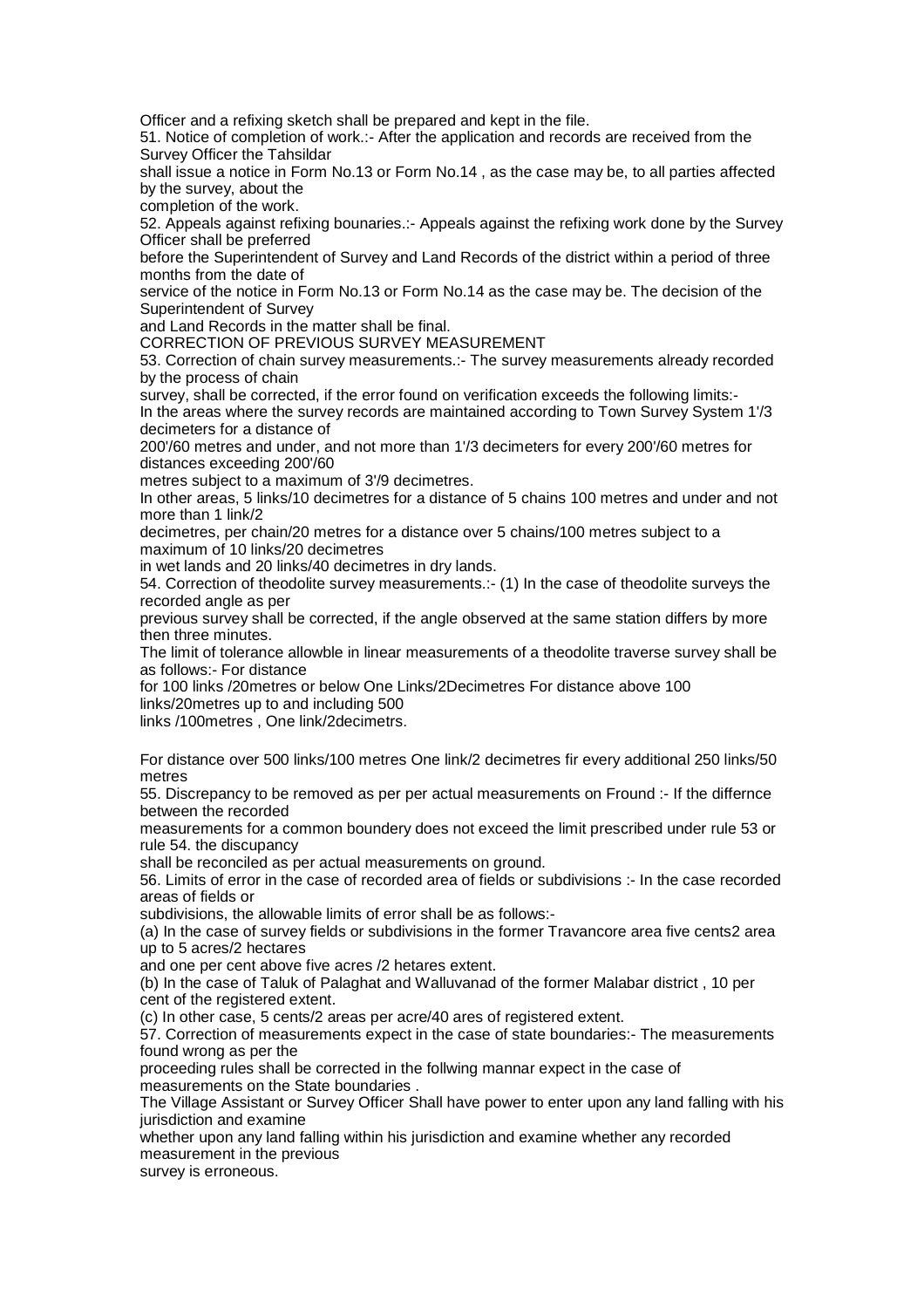58. Correction of chain survey measurements to be with the sanction of the Superntendent of Survey and Land Records:-

(1) No Correction or addition or omission to the existing linear measurements in the final records of suvey of a field

surveyed under chain survey and Land Records of ther district and without issue of notice ion form No.14 to the

registered holders concerned.

(2) Having satisfied himself bu field verification of the diecupancies in linear measurements and after issuing notice in

form No. !4 to the concerned registered holders and after disposing of their objections if any raised in the matter a Survey

and Land Records through the Tahasildar for sanction of the proposals and order necessary changes in the records of

survey and settlement, except in respect of the cases mentioned in rule 60 below.

59. Sanction of Government necessary for correction of District or State boundary:- Wherever the correction of

measurements involves any change in the District boundary or State boundary, insted of the Superintendent of Survey

and Land Records , the Government shall be the competent authority to sonction the alteration of measurements.

60. Sanction of District Collector or Assistant Director necessary in certain cases:- When ever the correction of

measurements involves a change in the existing area of the field or its subdivision by more than 5 per cent the area in

the memorandum of alteration shall be cheked and certified as corect by the Superintendent of Survey and Land

Records of the district and the District Collector shall be the competent authority to sanction the alteration of area. No

correction to the existing measurements in the theodolite survey records or town survey records shall be the made

without the previous sanction of the assistant Director of Survey and Land Records having jurisdiction over the area.

When corrections are found necessary, a draft memo of alterations with illustrative sketches shall be prepared by the

Survey officer proposing corrections after duly enquiring into the discrepancy in the measurements and disposing of the

objections, if any , put in by the registred holders of the fields affected by the proposed correction, and forward it to the

Assstant Dirctor of Survey. The Assistant Director of Survey shall, on receipt of the draft memo of alterations, serutinise

them and having satisfied himself of the necessity for the correction, may aprove it and order necessary corrections in

the records. Whenever the corrections involves changes in the recorded areas of fields or subdivision, the Assistant

Directior shall after technical scrutiny, forward the memorandum of alterations to the District Collector for sanction and

ordering the changes in the concerned records.

61. Procedure for alteration of recorded areas:- The following procedure shall be followed for the alteration of a recorded

area:-

The field shall be re-measured and area recomputed by the Survey officer If the difference between the recorded and

recomputed areas exceeds the limit prescribed in rule 56, memorandum of alterations shall be preparedly the Survey

officer and submitted through the Tahasildar to t he superintendent of Survey and land Records of the district for

technical scruitny . On receipt of the memorandum for the alteration of the area duly approved by the Superintendent of

Survey and Land Records, Tahasildar shall issue notice in From No. 14, to the concerned registered holders. In

preparing the memorandum, if the error in the total area of the entire survey fields is within the allowance and area of any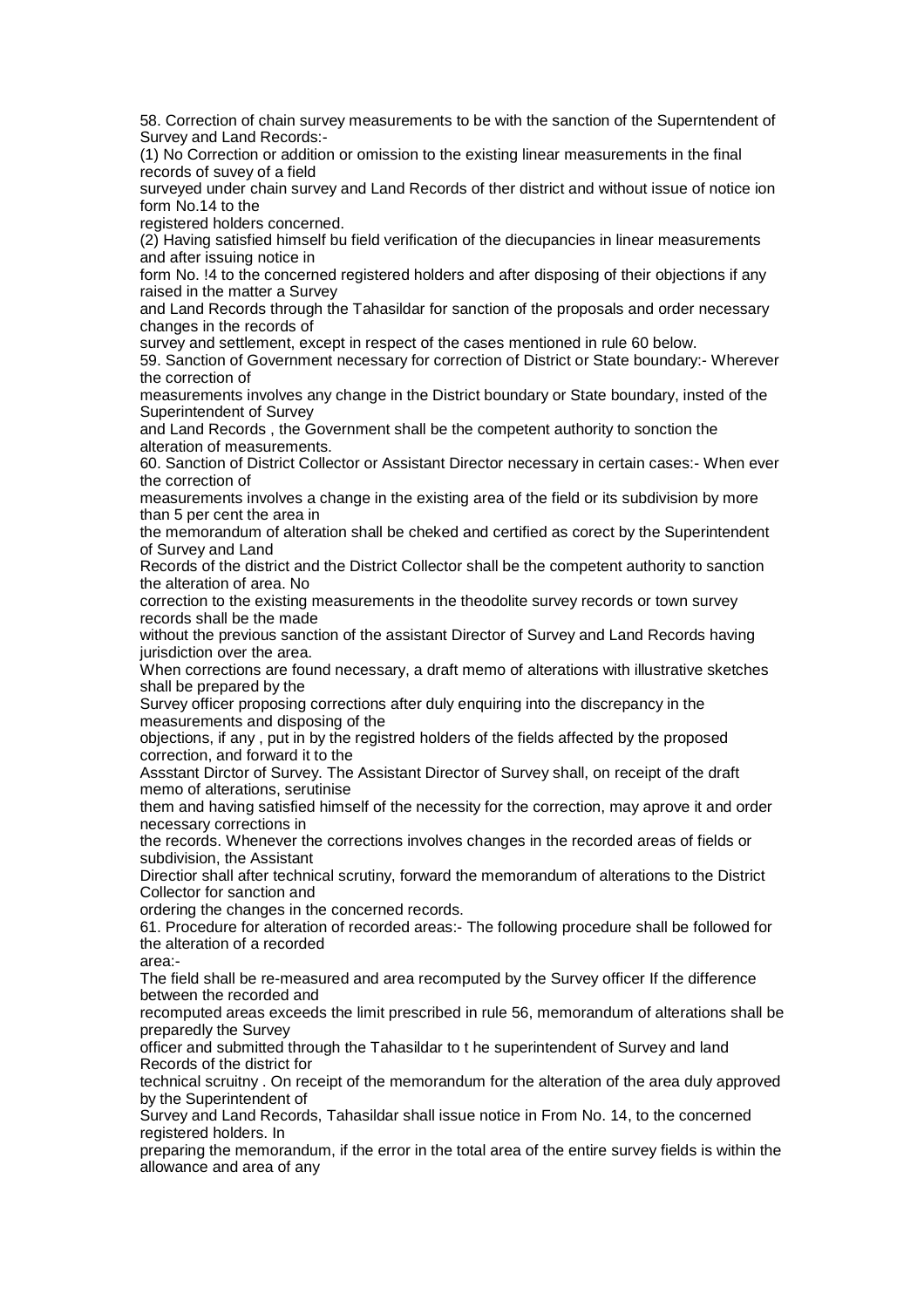of the component subdivisions exceeds the allowance prescribed in rule 56, the areas of all the subdivisions in the

survey field shall be recomputed and ratably adjusted so as to agree to the total area of the field.

After disposal of complaints, if any, the Tahasildar shall in necessary cases submit the alteration memorandum to the

District Collector for sanction. The changes in survey and settlement records shall be carried cut only on receipt of orders

sanctioning the alteration proposed in the memorandum.

62. Technical scrutiny to be conducted by the Assistant Director in certain cases. & ndash; Incase of alteration of areas

involving correction of theodulite measurements, the technical scrutiny of the survey records shall be conducted by the

Assistants Director of Survey and Land Records having jurisdiction over the area .

63. Resurvey where there is no error in the measurements but. the boundaries on ground disagree,- Where there is no

error in the measurements but the boundaries on the ground disagree with the records, the field must be resurveyed in

accordance with the actual facts of enjoyments, except in the case of poramboke, where each case will be dealt with on

its own merits.

64. Certain alterations in the village boundaries to be reported to the Director of Survey and Land Records.- The traverse

alterations referred to in rule 60, all perceptible on the map on scale of 14000 shall be reported immediately to the

Director of Survey and Land Records.

ORIGINAL SURVEY AND RESURVEY

65. Records to be prepared by the Survey Officer in the case of cadastral survey.- For the cadastral survey of an area

the following of an area the following records shall be prepared by the Survey Officer before the completion of survey of

such area is notified under section 13.-

(i). Field register showing the number and area of each survey field and subdivision, and as far as ascertainable, the

tenur and ownership of the same;

(ii). record of measurement or field measurement book plotted to scale and showing measurement taken for each field

and subdivision;

(iii). map plotted to scale showing all survey fields with important topographical details. 66. Points to be demarcated with survey marks.- The following shall be the points to be demarcated with survey marks of

the specifications prescribed under rules 3 to 7;-

(i). Terminal points of traverse lines;

(ii). bends and junctions of all fields except in areas surveyed under diagonal and offset system where stones, need be

planted only at field trijunctions. [G.O.(p) 1568 [75] RD, dated 24th November, 1975 1, (iii). bends on the boundaries of Government lands inclusive . of those vested in local bodies by the Government ;

(iv). terminal points of G. lines in street survey or town survey

vertices of triangles formed during trigonometrical with thodolites. Triangulation

67.Limits of enjoyments as seen on ground to bo followed in demarcating boundaries in certain cases;- In demarcating

boundaries of few fields in unsurveyed tracts, or boundaries of enjoyments as seen on ground shall be followed as far as

possible , unless there are valid documents to prove beyond all reasonable doubt that the boundaries have to be

demarcated otherwise. The new fields created in unsurveyed tracts shall not wet lands and 10 acres /4hectares

approximately in the case of dry lands.

68. Application for survey under section 5.- The application of the registered holder for survey under section 5 shall be in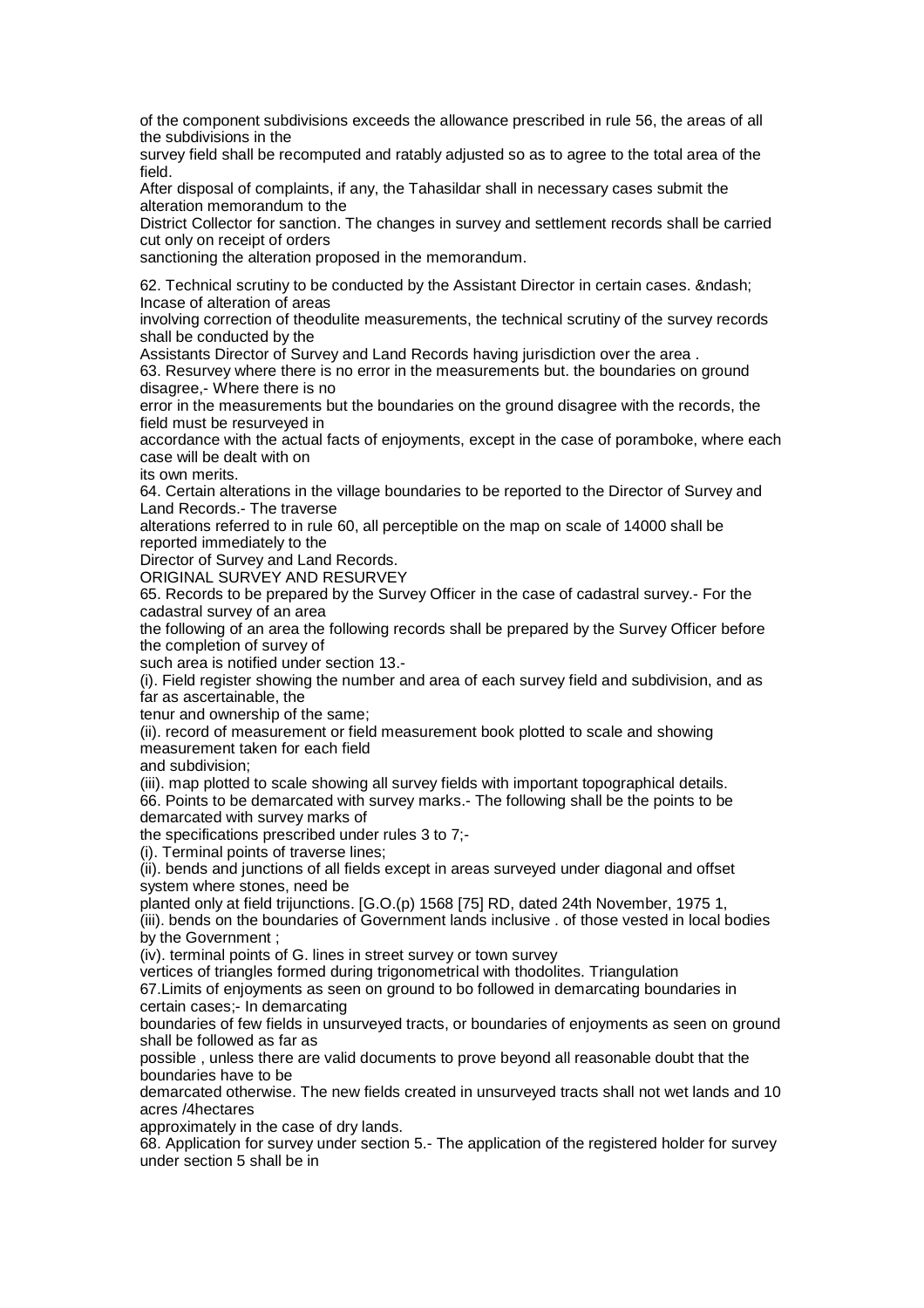Form No. 15 and shall be submitted to the Collector through the Tahasildar . Each such application must bear the

countersignature of the Village officer of the village in which the property is situated and shall be accompanied by a

chalan receipt of five rupees under the appropriate head. If the Collector, after such enquiry as he may deem fit, is

satisfied that a survey under section 5 is necessary, he shall order accordingly.

69. Fee remitted under rule 68 not to be refunded:- The fee remitted along with the application referred to in rule 68 shall

not be refunded under any circumstances.

SURVEY OF MINOR CIRCUIT FIELDS

70. Survey of Minor circuit field:- Before taking up the survey of a minor circuit the procedure prescribed in the Kerala

Survey and Boundaries Act shall be observed. The Tahsildar shall furnish revenue list and key maps, and copies of

original measurement sketches wherever available.

71. Registered lands in minor circuit to be located with reference to revenue records etc.:- All the registered lands within

the minor circuit shall, as far as possible, be located with reference to revenue records, limits of enjoyment and

documents of title.

72. Excess area of possession to be cut off and sub-divided:- If the exiting extent of possession of a registered holder is

less than the registered extent, the deficit, if it is less than 5 per cent or six cents/2 area whichever is less, shall be

ignored; but if the deficit exceeds the above limits, the matter shall be brought to the notice of the appropriate authorities

of the Revenue Department.

73. Deficit extent of registered holding to be made good:- If the existing extent of possession of a registered holder is less

than the registered extent, the deficit, if it is less than 5 per cent or six cents/2 area whichever is less, shall be ignored;

but if the deficit exceeds the above limits, the matter shall be brought to the notice of the appropriate authorities of the

Revenue Department.

74. Deficit in registered area in minor circuit:- If the registered area in a minor circuit field cannot be fully located as

compact block, the matter shall be brought to the notice of the appropriate authorities of the Revenue Department.

75. Demarcation of Railways, etc.:- Railways, cart tracts, footpaths and channels which are now seen in the minor

circuits shall be demarcated as such in the survey. As far as possible, access shall be provided to each subdivision by

utilising the Government lands available.

76. Encroachment in minor circuits:- Encroachments in minor circuits shall be surveyed and demarcated after locating all

the registries in the field.

77. Provisions of section 9,10 and 13 to be followed before finalising survey in minor circuits:- Before the survey of minor

circuits is made final, the provisions of sections 9,10 and 13 shall be followed.

78. Survey in minor circuits forming village sites:- In the case of minor circuits forming villages sites, the allowances

prescribed in rule 72 and 73 shall not allowed and survey shall be conducted strictly according to enjoyment.

SURVEY OF VILLAGE SITES, MUNICIPAL TOWNS AND CITIES

79. Form of notification under section 6:- Before demarcating boundaries, a notification shall be published in Form No.16

or Form No.17 as the case may be.

80. Present limits of possession and enjoyment to be followed in demarcation of boundaries in minor circuits:- In

demarcating boundaries between registered holdings within a minor circuit, the present limits of possession and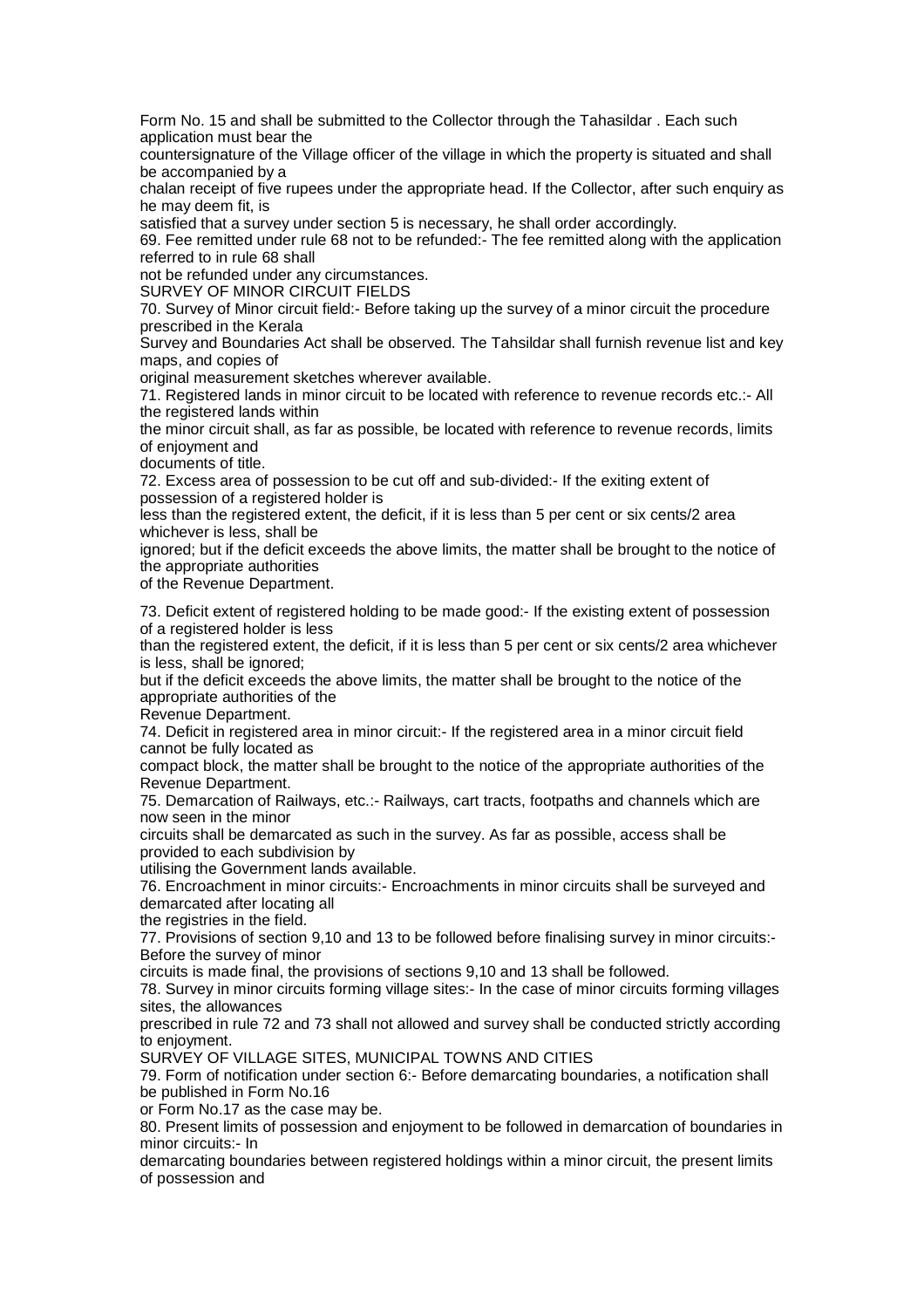enjoyment shall be followed.

81. All subdivisions to be accounted for measured and mapped:- All subdivisions as per list furnished by the Tahsildar

and the Commissioner of the Municipality or Corporation as the case may be, shall be accounted for, measured and

mapped and subdivisions not shown in the above list may also be measured and shown in the map, provided they are

based on documents evidencing proprietary rights and they are in separate possession and enjoyment of the registered

holders, or persons entitled to registry, where transfer of registry has not been affected. 82. Survey porambokes and other Government lands. - Porambokes and other Government land shall be first surveyed

according to the existing shape seen on the ground the areas calculated. In such cases, demarcation shall be confirmed

according to the existing state of ground in the following cases only.

if the area is found to be the same as the settlement area through the present widths or less than the widths recorded in

the divide sketches.

if the area is found to be more than the area recorded in the settlement register through the present widths are not

greater than the widths recorded in the divide sketches;

if the area is found to be less than the area recorded in the settlement register, but the width is not less than that

recorded in the division sketches .

83 Excess areas of adjoining subdivisions to be added to porambokes and other Government lands:- If the present area

and measurements of porambokes and other Government lands are both less than the settlement areas and dived

measurements respectively, and if the areas of the adjoining subdivisions show any excess, such excess shall be added

to the porambokes or other Government land treated as encroachments as far as there is deficit in the recorded width of

the poramboke or other Government lands.

RECOVERY OF COST

85. Recovery of the cost of survey. - (a) Recovery of the cost of the operation prescribed in sub-section (3) of section 6 of

a specified area or a block taken up for survey shall be made as soon as the field work thereof is over.

The cost of renewing a missing stone comprises of the following items:-

(i)The cost at the village debot of the stone of the required size and description, if the stone are available, and in other

cases the cost of a stone in the locality fixed by the Tahasildar, or any other Survey officer (ii) All labour charges required for items susch as measurements in field conevance and planting of survey marks, cutting

of symbols and such other incidental items subject to a maximum of Rs.2 per stone. A fixed charge Re. 1 per stone for the time and labour of the Government staff employed. (c)The cost of repairing a stone shall be the actual cost of the hired labour, subject to a maximum of Rs.2 per stone, and

also a fixed charge of Re. 1 per stone towards the time and labour of the Government staff.

The District Collectors and the Director of Survey and Land Records many in deserving cases, enhance the cost of hired

to actual expenses according to the requirements of the cases, irrespective of the maximum fixed above.

The cost of renewal or repair of each survey marks shall be apportioned in equal preparation among the registered

holders of all fields touching the stone repaired or renewed.

86. Manner of recovery of cost.- Recovery of the cost of the survey operations prescribed in sub-section (3) of section 6

shall be made according to rules 95 and 96.

87. Notice of recovery.- when charges are recoverable under sub-section (5) of section 6 or section 7 notice of the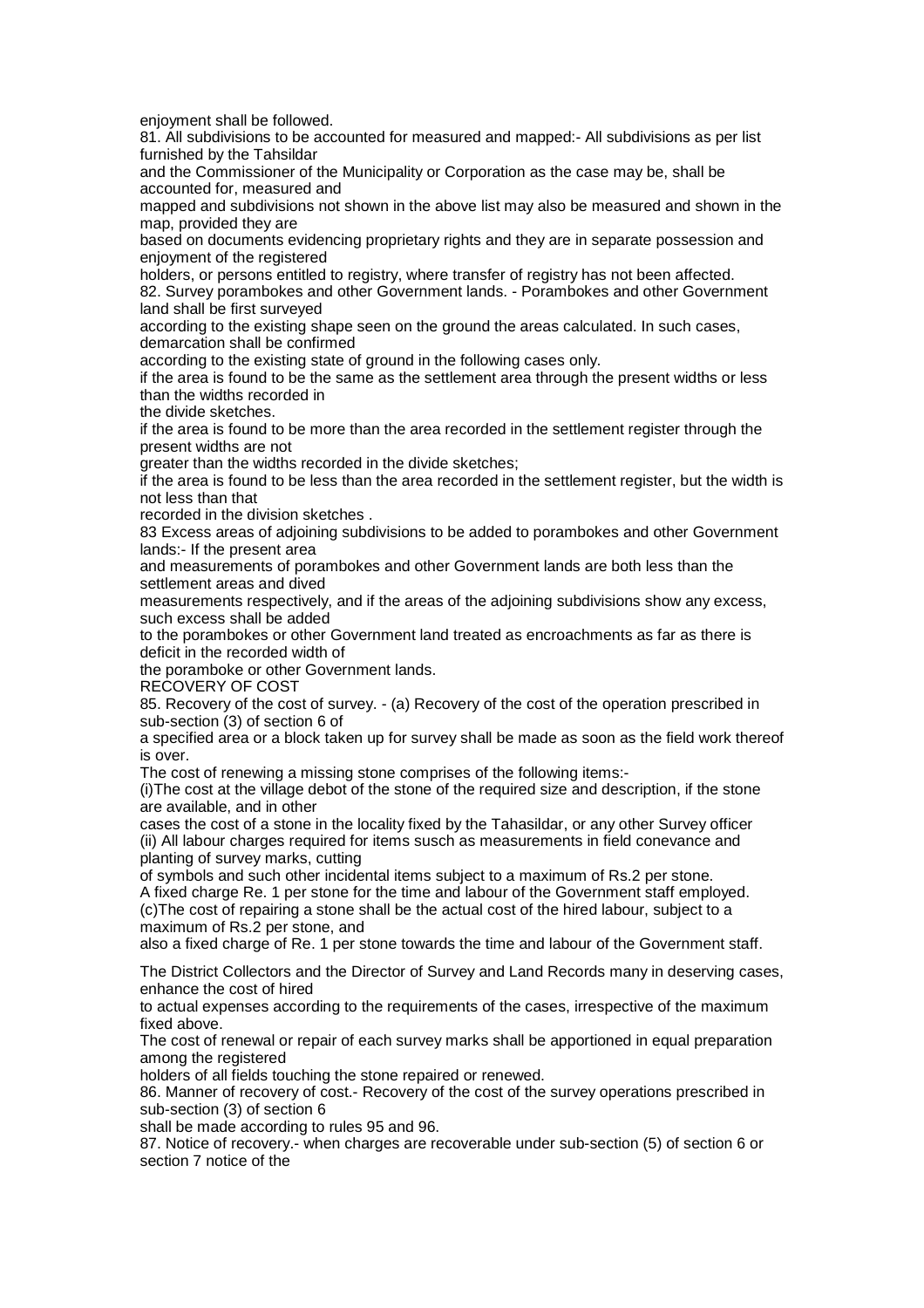determinination and apportioment shall be served through the revenue authorities in Form No.19.

88. Notices in the case of survey works undertaken by the L.R.M. staff:- In the case of survey works undertaken by the

L.R.M. staff, the Town Surveyor or Taluk Surveyors or Revenue Inspector shall prepare the notices.

89. Appellate authorities:- The copies of the notice or order served under rule 87 shall be returned and appeals if any

against such decision or order shall be disposed of by the following authorities:-

(i). Where the decision or order as the case may be, is of the Town surveyors, Taluk surveyors or Revenue Inspectors,

by the Tahsildar of the Taluk.

(ii). Where the decision or order as the case may be, is of the Head Surveyors or Superintendent of Land Records in the

Range Offices or in special survey parties in the Range Offices, by authority to whom such officer is immediately

subordinate.

90. Issue of notices and demand statements :- After disposal of appeals under section 11 or sub-section (3) of section

16, notices in Form No.3 shall be served on the parties concerned and the demand statement in Form No.20 or Form

No.21, as the case may be, shall be furnished to the District Collector by the Assistant Director of survey and Land

Records in charge of the Range or the Rahsildar, as the case may be, for further action in the matter of recovery.

91. Form of order under section 15 (1) and notice under section 6(5):- The order for recovery under sub-section (1) of

section 15 shall be in Form No.2 and the notice under sub-section 6 shall be in Form No.19. 92. Fees for transfer of registry :- In the case of sub-divisions for transfer or registry falling under rule 24, the following

shall be the rates of fees payable by the applicant along with the application:-

(i). two rupees for subdivision to be surveyed, (or)

(ii) two rupees for the first one acre/40 or fraction thereof, whichever is higher.

93. Power of district Collector to enhance rates:- In case which are really difficult involving much labour and expenditure

where the above rates are not workable, enhanced rates may be fixed by the District Collector.

94. Fees for pointing out boundaries:- Wherever the boundaries of survey fields or subdivisions thereof already surveyed

and mapped have to be pointed out to the registered holders on their application, fee at the following rates shall be

payable:-

Two rupees (Rs.2) for every boundary line of the field or subdivision thereof. In cases that are really difficult involving

much labour and expenditure where the above rates area the district collector may fix not workable, enhanced rates.

95. Appointment of charges under section 6 (5) and 7: - When a survey is ordered under section 4 or section 5 and the

charges determined under sub-section (5) of section 6 or section 7 for any village or part of any village, such charge shall

be apportioned on the land surveyed in proportion to the area thereof as ascertained in the manner specified below:

(i). The area of the fields for which the holders have supplied labour and survey marks, shall be deducted from total area

dealt with;

(ii). The total area surveyed and the rate of survey charges per hectare determined shall divide the total charges. The

rate of charges for fields of over 20 hectares in extent shall be computed at one-fourth of the rate determined for one

hectare as aforesaid. The charges shall be recovered from all the registered holders at the rate so computed.

Government being treated as registered holder of unoccupied lands [G.O. Rt. 2224/74/RD, dated 22nd November, 1974].